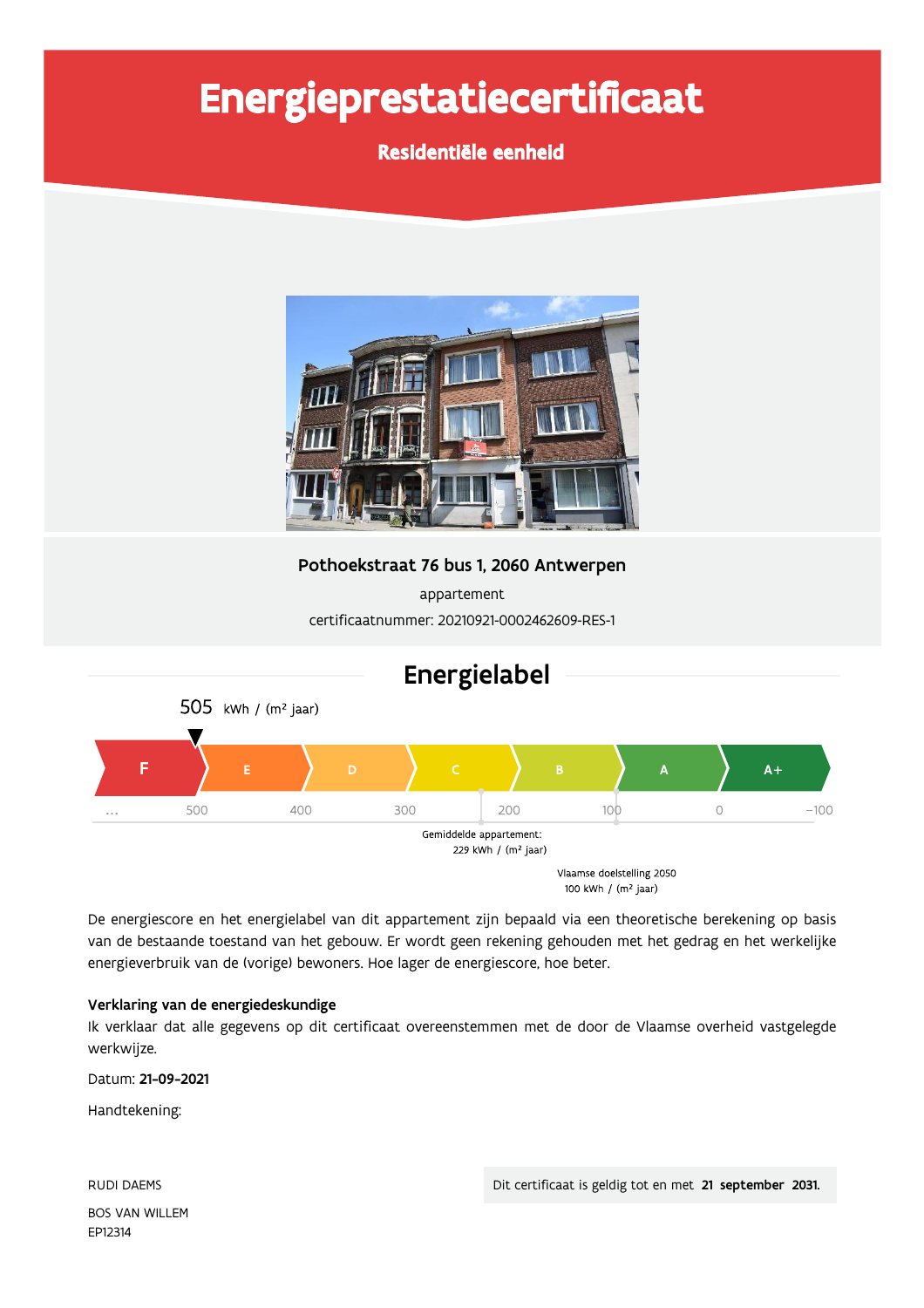## Huidige staat van het appartement

Om met uw appartement te voldoen aan de energiedoelstelling, zijn er twee mogelijke pistes:

**OF** 

 $2^{\circ}$ 

#### $(1)$ Inzetten op isolatie en verwarming

U isoleert elk deel van uw appartement tot doelstelling voorziet de én  $\sf u$ een energie-efficiënte verwarmingsinstallatie (warmtepomp, condenserende ketel. (micro-)WKK. efficiënt warmtenet  $\bigcap_{ }$ decentrale toestellen met een totaal maximaal vermogen van 15 W/m<sup>2</sup>).

#### Energielabel van het appartement

U behaalt een energielabel A voor  $\overline{U}$ appartement(= energiescore van maximaal 100 kWh/(m<sup>2</sup> jaar)). U kiest op welke manier u dat doet: isoleren, efficiënt verwarmen, efficiënt ventileren, zonne-energie, hernieuwbare energie ...



Koeling en zomercomfort Kans op oververhitting Buitenzonwering aanwezig



Luchtdichtheid

Niet bekend

Zonne-energie

Geen zonneboiler of zonnepanelen aanwezig

De U-waarde beschrijft de isolatiewaarde van daken, muren, vloeren, vensters ... Hoe lager de U-waarde, hoe beter het constructiedeel isoleert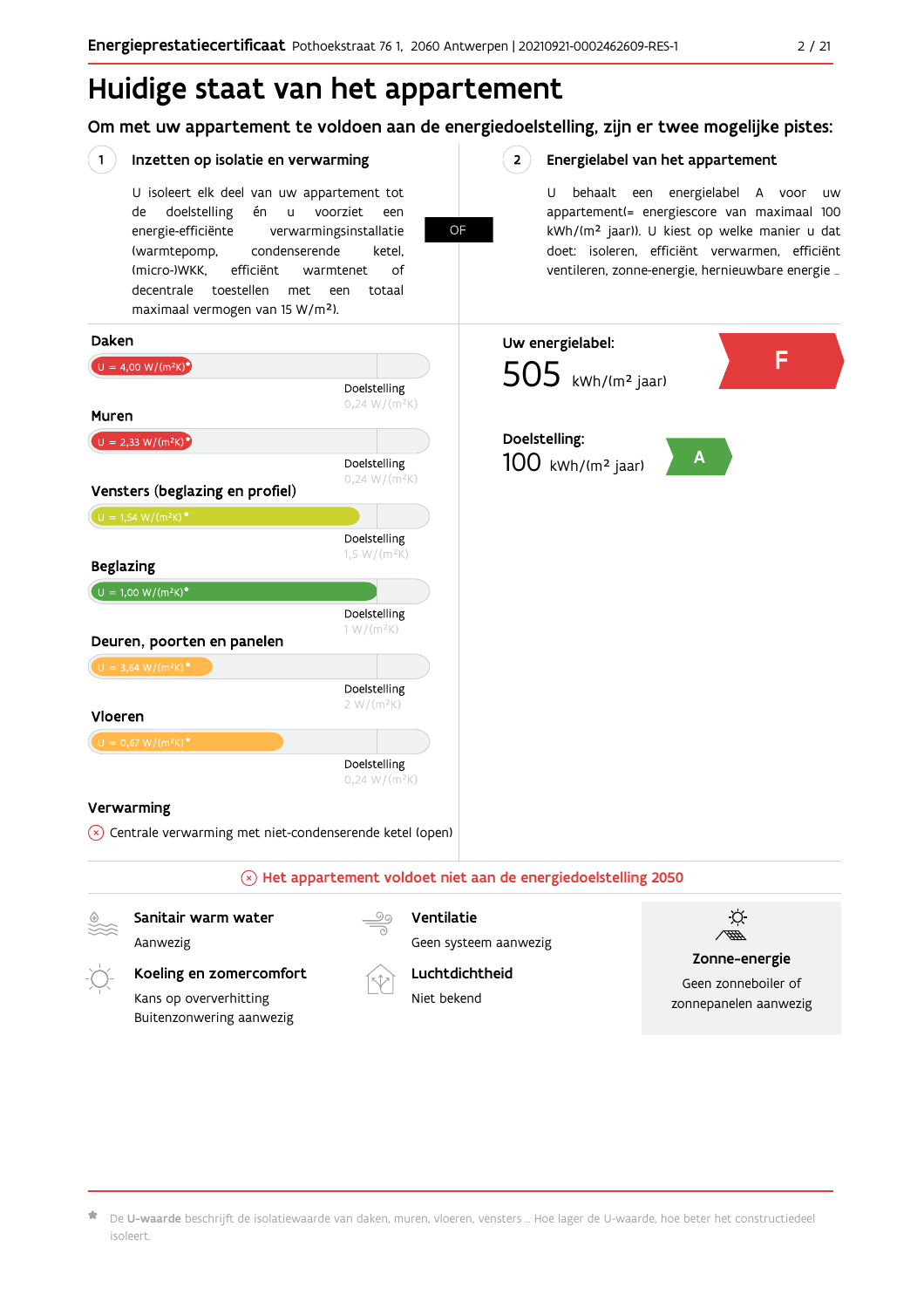## Overzicht aanbevelingen

In deze tabel vindt u aanbevelingen om uw appartement energiezuiniger te maken. De aanbevelingen zijn gebaseerd op piste 1. Kunt u ze niet allemaal uitvoeren, dan helpen ze u ook om via piste 2 de doelstelling te halen. Vraag advies aan een specialist voordat u met de renovatiewerken start.

De volgorde in deze tabel is automatisch bepaald en is niet noodzakelijk de juiste volgorde om aan de slag te gaan. Het is louter een eerste indicatie op basis van de energieprestatie.

|   | <b>HUIDIGE SITUATIE</b>                                                                                                                                                  | <b>AANBEVELING</b>                                                                                                                                          |
|---|--------------------------------------------------------------------------------------------------------------------------------------------------------------------------|-------------------------------------------------------------------------------------------------------------------------------------------------------------|
|   | Daken<br>14,3 m <sup>2</sup> van het dak is vermoedelijk niet geïsoleerd.                                                                                                | Plaats isolatie.                                                                                                                                            |
|   | Muren<br>74 m <sup>2</sup> van de muren is vermoedelijk niet geïsoleerd.                                                                                                 | Plaats isolatie.                                                                                                                                            |
| 田 | Vloeren<br>71 m <sup>2</sup> van de vloer is vermoedelijk niet geïsoleerd.                                                                                               | Plaats isolatie.                                                                                                                                            |
|   | Deuren, poorten en panelen<br>1,7 m <sup>2</sup> van de deuren of poorten is onvoldoende<br>geïsoleerd.                                                                  | Vervang de deuren en poorten.                                                                                                                               |
|   | Verwarming<br>Het appartement wordt inefficiënt verwarmd.                                                                                                                | Vervang de inefficiënte verwarming.                                                                                                                         |
|   | Zonne-energie<br>Er is geen installatie op zonne-energie aanwezig.                                                                                                       | Onderzoek de mogelijkheid om zonnepanelen of een<br>zonneboiler te plaatsen.                                                                                |
|   | Vensters<br>10,3 m <sup>2</sup> van de vensters heeft beglazing die reeds<br>voldoet aan de energiedoelstelling. De vensters in hun<br>geheel voldoen hier nog niet aan. | Als de vensters in de toekomst aan vervanging toe zijn,<br>zorg dan dat deze in hun geheel voldoen aan de<br>energiedoelstelling.                           |
|   |                                                                                                                                                                          | • Energetisch helemaal niet in orde • Energetisch niet in orde • Zonne-energie • Energetisch redelijk in orde, maar net niet voldoende voor de doelstelling |

### Energielabel na uitvoering van de aanbevelingen

Als u beslist om uw appartement stapsgewijs te renoveren in de hierboven gesuggereerde volgorde, geeft de onderstaande energieschaal een overzicht van waar uw appartement zich na elke stap zal bevinden op de energieschaal. Verandert u de volgorde, dan verandert ook de impact van elke maatregel. Dat kan hier niet weergegeven worden. Bij de plaatsing van een installatie op zonne-energie zal het energielabel nog verder verbeteren.

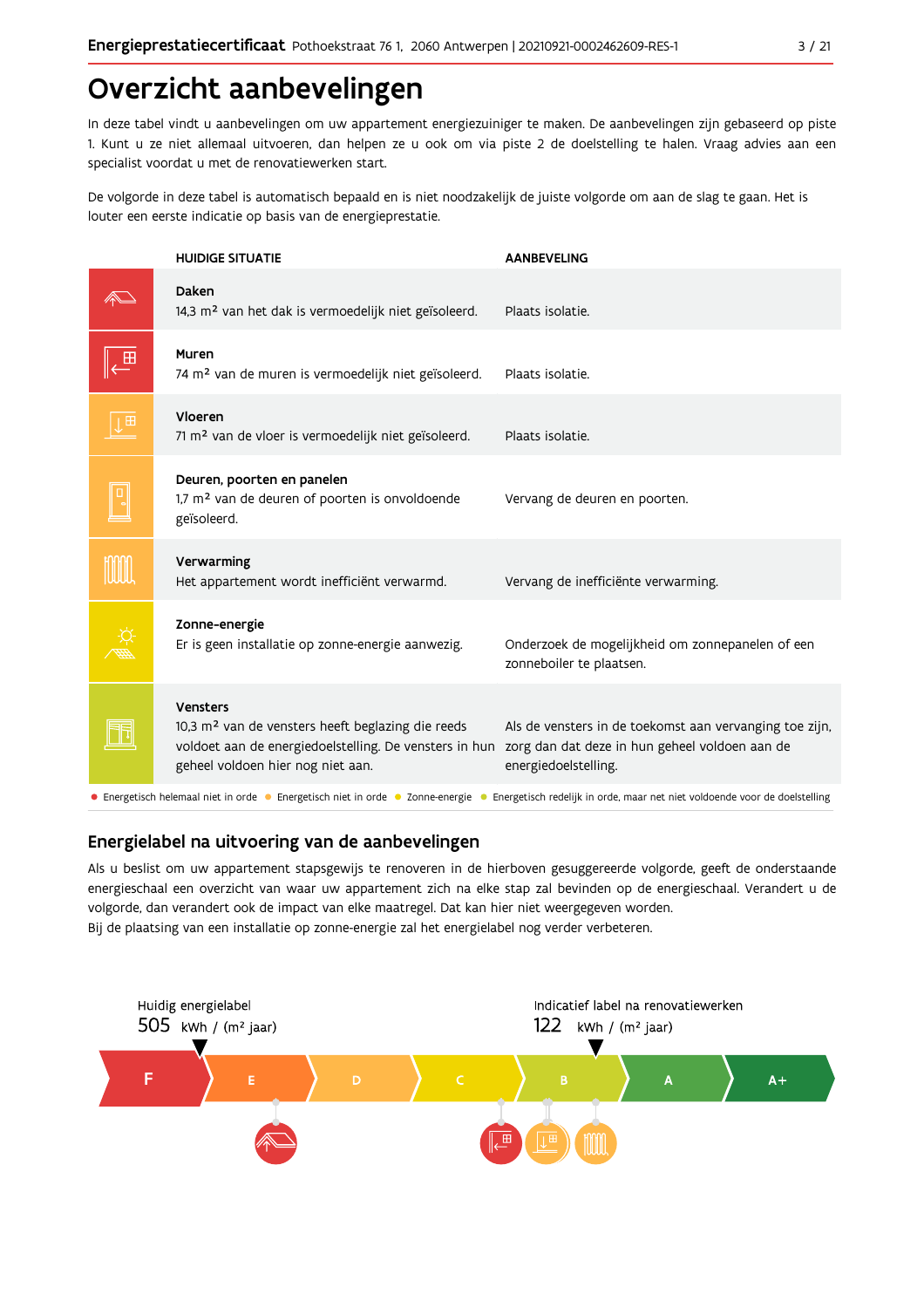### Aandachtspunten

 $\left( \begin{array}{c} 1 \end{array} \right)$ 

Hou rekening met de volgende aspecten als u uw appartement energiezuinig en comfortabeler wilt maken.

Luchtdichtheid: De luchtdichtheid van uw appartement is niet gemeten. Een goede luchtdichtheid is nodig om de warmte niet via spleten en kieren te laten ontsnappen. Let er bij de renovatie op dat de werken luchtdicht uitgevoerd worden. U kunt nadien de luchtdichtheid laten meten om eventueel overblijvende lekken op te sporen en uw energielabel mogelijk nog te verbeteren.

Ventilatie: Uw appartement beschikt mogelijk niet over voldoende ventilatievoorzieningen. Een goede ventilatie is echter noodzakelijk om een gezond binnenklimaat te garanderen. Voorzie bij uw renovatie daarom in een ventilatiesysteem. Om energie te besparen, kunt u het best kiezen voor een systeem met vraagsturing of warmteterugwinning.



Koeling en zomercomfort: Uw appartement heeft kans op oververhitting, ondanks de aanwezige zonwering. Vermijd de plaatsing van een koelinstallatie, want die verbruikt veel energie. Bekijk of andere maatregelen mogelijk zijn om oververhitting tegen te gaan: 's nachts intensief ventileren, bijkomende zonwering ...



Sanitair warm water: Uw appartement beschikt niet over een zonneboiler. Overweeg de plaatsing van een zonneboiler of warmtepompboiler. Daarmee kunt u energie besparen.



#### Renovatie gebouw

Bij een gebouw met meerdere (woon)eenheden zal de energetische renovatie vooral betrekking hebben op de gemeenschappelijke delen, zoals de daken, vloeren, buitenmuren en de collectieve installaties. U moet mogelijks samen met de mede-eigenaars beslissen over de renovatie van de gemeenschappelijke delen. Dergelijke renovatie kadert best in een totaalaanpak.

#### Let op!

De aanbevelingen, aandachtspunten en eventuele prijsindicaties op het energieprestatiecertificaat worden standaard gegenereerd op de wijze die de Vlaamse overheid heeft vastgelegd. Laat u bijstaan door een specialist om op basis van de aanbevelingen en aandachtspunten een concreet renovatieplan op te stellen. De energiedeskundige is niet aansprakelijk voor de eventuele schade die ontstaat bij het uitvoeren van de standaard gegenereerde aanbevelingen of aandachtspunten.

#### Meer informatie?

- Voor meer informatie over het energieprestatiecertificaat, gebruiksgedrag, woningkwaliteit ... kunt u terecht op www.energiesparen.be.
- Meer informatie over uw appartement vindt u op uw persoonlijke woningpas. Surf naar woningpas.vlaanderen.be om uw woningpas te bekijken.
- Meer informatie over beter renoveren vindt u op www.energiesparen.be/ikbenoveer.

### Gegevens energiedeskundige: **RUDI DAEMS BOS VAN WILLEM**

Kamp C 2 1, 2260 Westerlo EP12314

#### **Premies**

Informatie over energiewinsten, subsidies of andere financiële voordelen vindt u op www.energiesparen.be.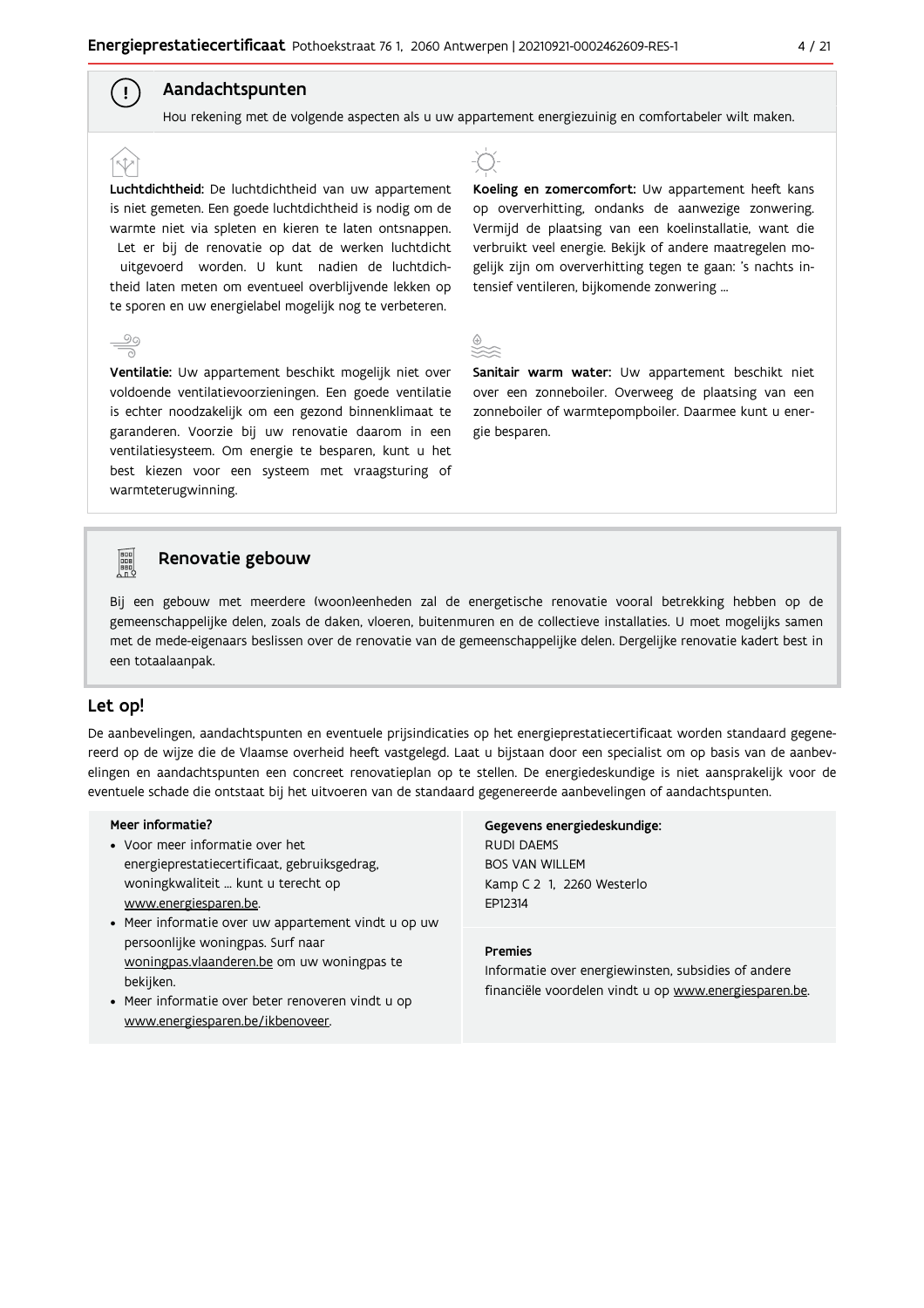## Energieprestatiecertificaat (EPC) in detail

Elk gebouw bestaat uit verschillende onderdelen die met elkaar verbonden zijn. Als u renoveert, kunt u het best al rekening houden met de werken die u later nog gaat uitvoeren.

Dit deel van het energieprestatiecertificaat gaat dieper in op de aanbevelingen van uw appartement. Samen met uw architect of andere vakman kunt u op basis hiervan een renovatieplan opstellen.

#### Inhoudstafel

| Daken                            |     |
|----------------------------------|-----|
| Vensters en deuren               | 9   |
| Muren.                           | 11  |
| Vloeren                          | 14  |
| Ruimteverwarming                 | 16  |
| Installaties voor zonne-energie. | .19 |
| Overige installaties             | 21  |
|                                  |     |

#### 10 goede redenen om nu al te BENOveren

BENOveren is BEter reNOveren dan gebruikelijk is, met hogere ambities op het vlak van energieprestaties, goed gepland en met deskundig advies, zodat ook latere renovatiestappen haalbaar blijven (zie ook www.energiesparen.be/ikbenoveer). Een geBENOveerd appartement biedt veel voordelen:

| 1. Een lagere energiefactuur                |
|---------------------------------------------|
| 2. Meer comfort                             |
| 3. Een gezonder binnenklimaat               |
| 4. Esthetische meerwaarde                   |
| 5. Financiële meerwaarde                    |
| 6. Nodig voor ons klimaat                   |
| 7. Uw appartement is klaar voor uw oude dag |
| 8. Minder onderhoud                         |
| 9. Vandaag al haalbaar                      |
| 10. De overheid betaalt mee                 |

#### Renoveren of slopen: let op voor asbest!

Asbest is een schadelijke stof die nog regelmatig aanwezig is in gebouwen. In veel gevallen kunnen asbesttoepassingen op een eenvoudige en vooral veilige manier verwijderd worden. Deze werken en eventuele bijhorende kosten zijn niet inbegrepen in het EPC. Voor meer informatie over (het herkennen van) asbest en asbestverwijdering kunt u terecht op www.ovam.be.

#### Hoe wordt het EPC opgemaakt?

De eigenschappen van uw appartement zijn door de energiedeskundige ingevoerd in software die door de Vlaamse overheid is opgelegd. De energiedeskundige mag zich alleen baseren op zijn vaststellingen tijdens het plaatsbezoek en op bewijsstukken die voldoen aan de voorwaarden die de Vlaamse overheid heeft opgelegd. Op basis van de invoergegevens berekent de software het energielabel en genereert automatisch aanbevelingen en eventueel ook prijsindicaties. Bij onbekende invoergegevens gaat de software uit van veronderstellingen, onder meer op basis van het (ver)bouw- of fabricagejaar. Om zeker te zijn van de werkelijke samenstelling van uw muur, dak of vloer kunt u ervoor kiezen om verder (destructief) onderzoek uit te voeren (losschroeven stopcontact, gaatje boren in een voeg, binnenafwerking tijdelijk verwijderen ...).

Voor meer informatie over de werkwijze, de bewijsstukken en de voorwaarden kunt u terecht op www.energiesparen.be.

#### Slopen?

Voor oudere appartementen of appartementen in slechte staat, is het soms interessant om het gebouw te slopen en opnieuw te beginnen. Als u sloop overweegt, kunt u voor meer informatie terecht op www.energiesparen.be.

#### **Energiedoelstelling 2050**

De energiedoelstelling van de Vlaamse Regering is om tegen 2050 alle woningen en appartementen in Vlaanderen minstens even energiezuinig te maken als een energetisch performante nieuwbouwwoning van 2017.

Ten tijde van de opmaak van dit EPC is het nog niet verplicht om aan die energiedoelstelling te voldoen. Denk echter vooruit! Hou nu al zo veel mogelijk rekening met die energiedoelstelling en streef zelfs naar beter.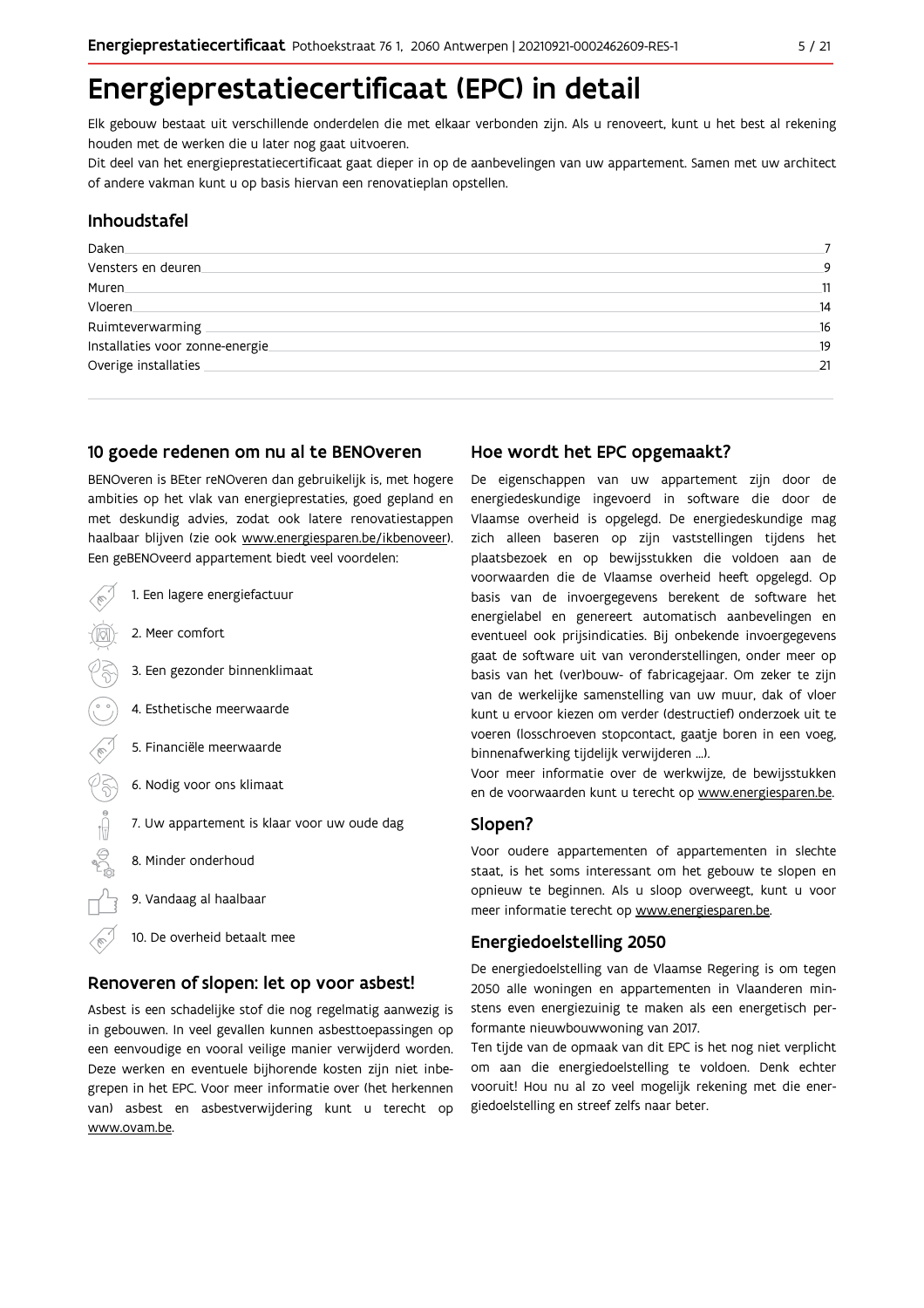### Algemene gegevens

| Gebouw id / Gebouweenheid id                                | 15979542 / 15981008      |
|-------------------------------------------------------------|--------------------------|
| Datum plaatsbezoek                                          | 11/08/2021               |
| Referentiejaar bouw                                         | Onbekend                 |
| Beschermd volume (m <sup>3</sup> )                          | 217                      |
| Ruimten niet opgenomen in het beschermd volume              | Geen                     |
| Bruikbare vloeroppervlakte (m <sup>2</sup> )                | 71                       |
| Verliesoppervlakte (m <sup>2</sup> )                        | 171                      |
| Infiltratiedebiet $(m^3/(m^2h))$                            | Onbekend                 |
| Thermische massa                                            | Half zwaar/matig zwaar   |
| Open haard(en) voor hout aanwezig                           | Neen                     |
| Niet-residentiële bestemming                                | Geen                     |
| Ligging van de eenheid in het gebouw                        | Gelijkvloers appartement |
| Berekende energiescore (kWh/(m <sup>2</sup> jaar))          | 505                      |
| Karakteristiek jaarlijks primair energieverbruik (kWh/jaar) | 35.745                   |
| CO <sub>2</sub> -emissie (kg/jaar)                          | 7.180                    |
| Indicatief S-peil                                           | 146                      |
| Gemiddelde U-waarde gebouwschil (W/(m <sup>2</sup> K))      | 1,75                     |
| Gemiddeld installatierendement verwarming (%)               | 67                       |

## Verklarende woordenlijst

| beschermd volume                                    | Het volume van alle ruimten die men wenst te beschermen tegen warmteverlies naar<br>buiten, de grond en aangrenzende onverwarmde ruimten.                                                                                                                                      |
|-----------------------------------------------------|--------------------------------------------------------------------------------------------------------------------------------------------------------------------------------------------------------------------------------------------------------------------------------|
| bruikbare vloeroppervlakte                          | De vloeroppervlakte binnen het beschermd volume die beloopbaar en toegankelijk is.                                                                                                                                                                                             |
| U-waarde                                            | De U-waarde beschrijft de isolatiewaarde van daken, muren, vensters  Hoe lager de<br>U-waarde, hoe beter de constructie isoleert.                                                                                                                                              |
| R-waarde                                            | De warmteweerstand van een materiaallaag. Hoe groter de R-waarde, hoe beter de<br>materiaallaag isoleert.                                                                                                                                                                      |
| lambdawaarde                                        | De warmtegeleidbaarheid van een materiaal. Hoe lager de lambdawaarde, hoe beter<br>het materiaal isoleert.                                                                                                                                                                     |
| karakteristiek jaarlijks primair<br>energieverbruik | De berekende hoeveelheid primaire energie die gedurende één jaar nodig is voor de<br>verwarming, de aanmaak van sanitair warm water, de ventilatie en de koeling van een<br>appartement. Eventuele bijdragen van zonneboilers en zonnepanelen worden in<br>mindering gebracht. |
| berekende energiescore                              | Een maat voor de totale energieprestatie van een appartement. De berekende<br>energiescore is gelijk aan het karakteristiek jaarlijks primair energieverbuik, gedeeld<br>door de bruikbare vloeroppervlakte.                                                                   |
| S-peil                                              | Een maat voor de energieprestatie van de gebouwschil van een appartement. Het<br>S-peil houdt rekening met de isolatie, de luchtdichtheid, de oriëntatie, de<br>zonnewinsten en de vormefficiëntie. Hoe lager het S-peil, hoe energie-efficiënter de<br>gebouwschil.           |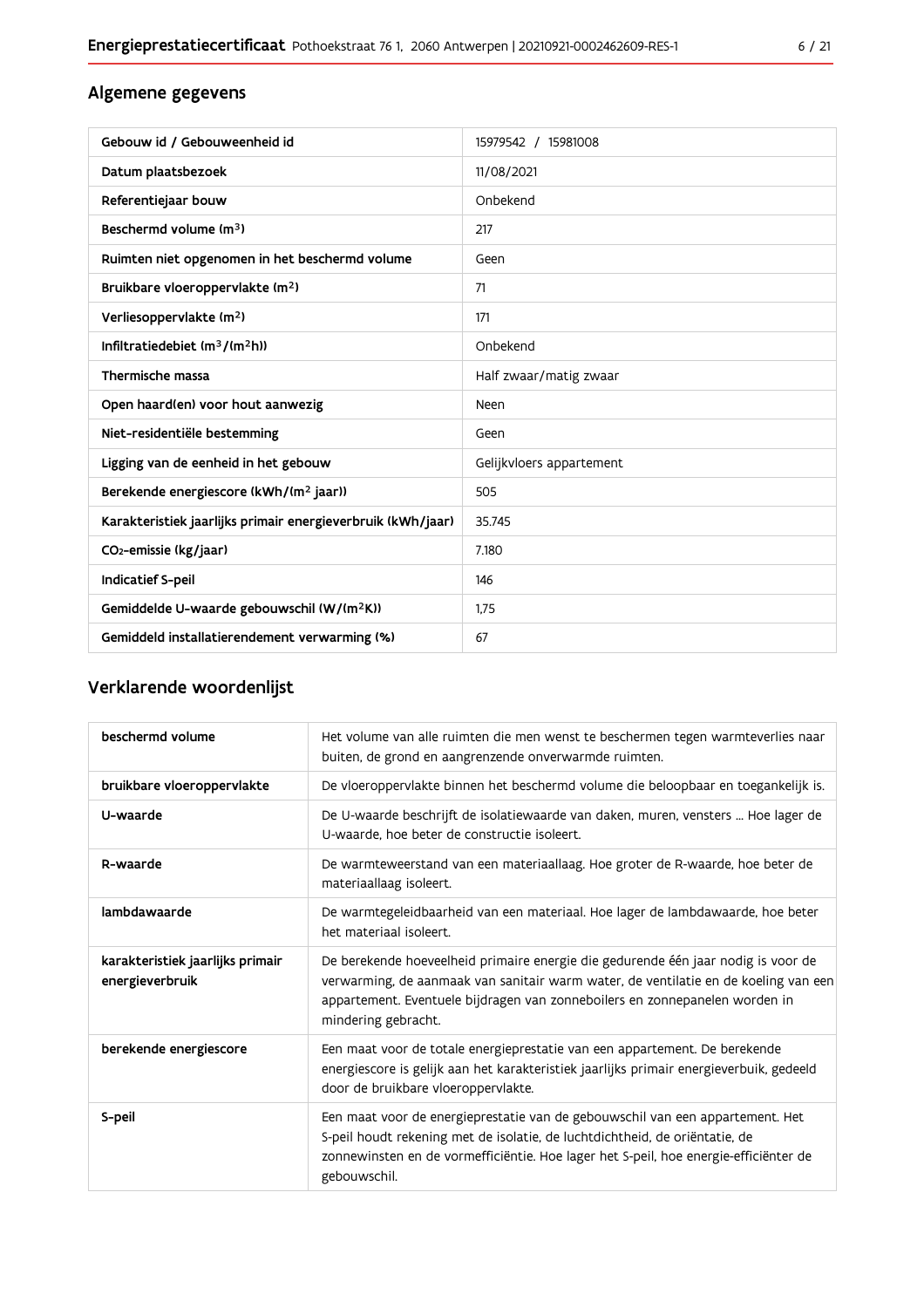## Daken



#### Plat dak

14,3 m<sup>2</sup> van het platte dak is vermoedelijk niet geïsoleerd.

Plaats isolatie boven op het platte dak.

Bij de renovatie van uw dak kunt u het best streven naar een U-waarde van maximaal 0,24 W/(m<sup>2</sup>K). Dat komt overeen met een isolatielaag van ongeveer 14 cm minerale wol of XPS ( $\lambda_a$  = 0,035 W/(m.K)) of 12 cm PUR ( $\lambda_a$  = 0,027 W/(m.K)). Als u de isolatie van uw platte of hellende dak tussen een houten dakstructuur plaatst, moet u de isolatiedikte verhogen tot minstens 22 cm minerale wol.

Hoogstwaarschijnlijk renoveert u uw daklen) maar één keer grondig. Isoleer daarom meteen maximaal. De energiedoelstelling van 0,24 W/(m<sup>2</sup>K) vormt de basis, maar u kunt altijd streven naar beter.

## Denk vooruit!

- · Isoleert u eerst uw dak en dan uw muren? Verleng dan nu al de dakoversteken zodat de buitenmuurisolatie luchtdicht en zonder koudebrug op de dakisolatie kan aansluiten. Plaats ook de regenwaterafvoer zodanig dat er nog plaats genoeg is om buitenmuurisolatie te plaatsen.
- · Wordt het platte dak een stuk dikker door de isolatie? Hou er dan rekening mee dat u ook de dakgoten, brandmuurtjes, dakranden, gevels ... moet verhogen.
- · Bent u van plan een ventilatiesysteem, zonneboiler of zonnepanelen te plaatsen? Hou dan nu al rekening met de nodige leidingdoorvoeren of dakverstevigingen.
- · Denk bij de renovatie van uw dak aan functies die u later nog wilt toevoegen (bijvoorbeeld een zolderkamer wordt bureau) en zorg nu al voor voldoende daglicht door bijvoorbeeld dakvlakvensters te integreren in uw dak.

#### Een plat dak isoleren

Bij de isolatie van een plat dak kunt u het best kiezen voor een warm dak. Als het platte dak nog in goede staat is, wordt boven op de bestaande dakconstructie een nieuwe laag met dampscherm, isolatie en dakbedekking aangebracht. Als het dak al geïsoleerd is, moet vooraf bekeken worden hoeveel isolatie u nog kunt bijplaatsen. Vraag daarvoor raad aan een specialist.

Een groendak is een mooie en tegelijk ecologische oplossing. Laat een specialist vooraf onderzoeken of u van het platte dak een groendak kunt maken.



## Pas op!

- · Zorg steeds dat de isolatie wind- en luchtdicht geplaatst wordt. Anders gaat een groot deel van het isolatie-effect teniet.
- · Het extra gewicht op de bestaande constructie van het dak heeft mogelijk een impact op de draagkracht en stabiliteit van het dak, de gevels en de fundering.
- · Door het isoleren van het dak gaat de luchtdichtheid van uw appartement er op vooruit en kan de luchtverversing niet meer gebeuren via spleten en kieren. Voorzie dus een ventilatiesysteem om uw appartement te ventileren. Dat is niet enkel essentieel om vochtproblemen te vermijden, maar ook voor uw gezondheid en uw comfort.

Laat u bijstaan door een architect, aannemer of vakman voor deskundig advies en een goede uitvoering van de werken.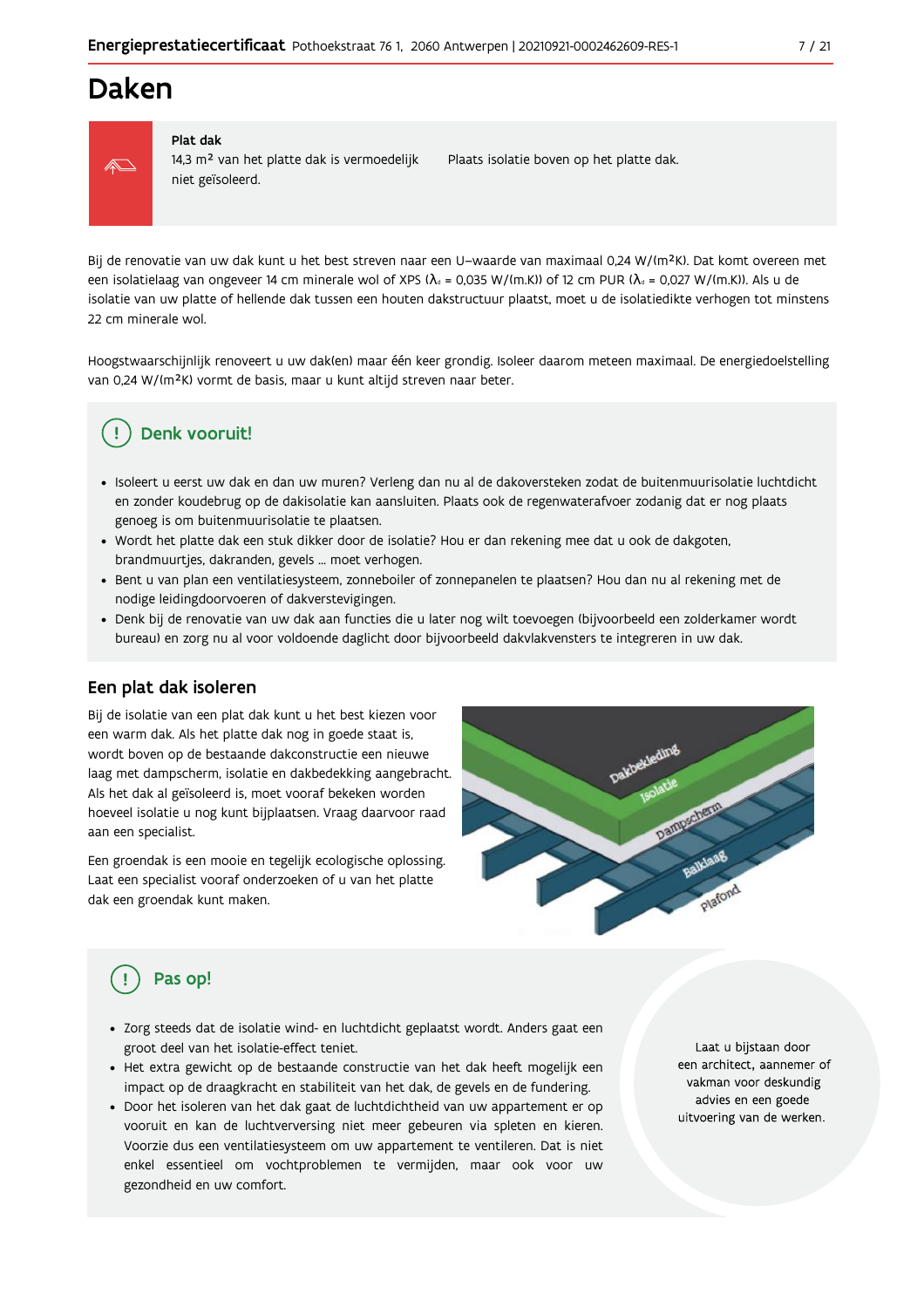### Technische fiche daken

De energiedeskundige heeft de onderstaande gegevens ingevoerd. Bezorg die gegevens aan uw vakman.

| Beschrijving                   | Oriëntatie               | (m <sup>2</sup> )<br>lakte<br>opper<br><b>Netto</b> | bekend<br>ಕಿ?<br>Ε       | bekend<br>Φ<br>έ         | Isolatie |                   | renovatie<br>Ref jaar | ω<br>isolati<br>Ξ<br>bekend<br>waar<br>$\alpha$ | Luchtlaag | Daktype | waarde<br>≌ิิ<br>Bereken<br>(W/(m <sup>2</sup> k |
|--------------------------------|--------------------------|-----------------------------------------------------|--------------------------|--------------------------|----------|-------------------|-----------------------|-------------------------------------------------|-----------|---------|--------------------------------------------------|
| Plat dak                       |                          |                                                     |                          |                          |          |                   |                       |                                                 |           |         |                                                  |
| P <sub>D</sub> 1               | $\overline{\phantom{a}}$ | 14,3                                                | $\overline{\phantom{a}}$ | $\overline{\phantom{0}}$ |          | isolatie onbekend | ٠                     | $\overline{\phantom{a}}$                        | onbekend  | a       | 4,00                                             |
| Plafond onder verwarmde ruimte |                          |                                                     |                          |                          |          |                   |                       |                                                 |           |         |                                                  |
| PF1                            | $\overline{\phantom{a}}$ | 56                                                  | ٠                        | $\overline{\phantom{0}}$ |          | isolatie onbekend | ٠                     | $\overline{\phantom{a}}$                        | onbekend  | a       | 2,86                                             |

#### Legende

a dak niet in riet of cellenbeton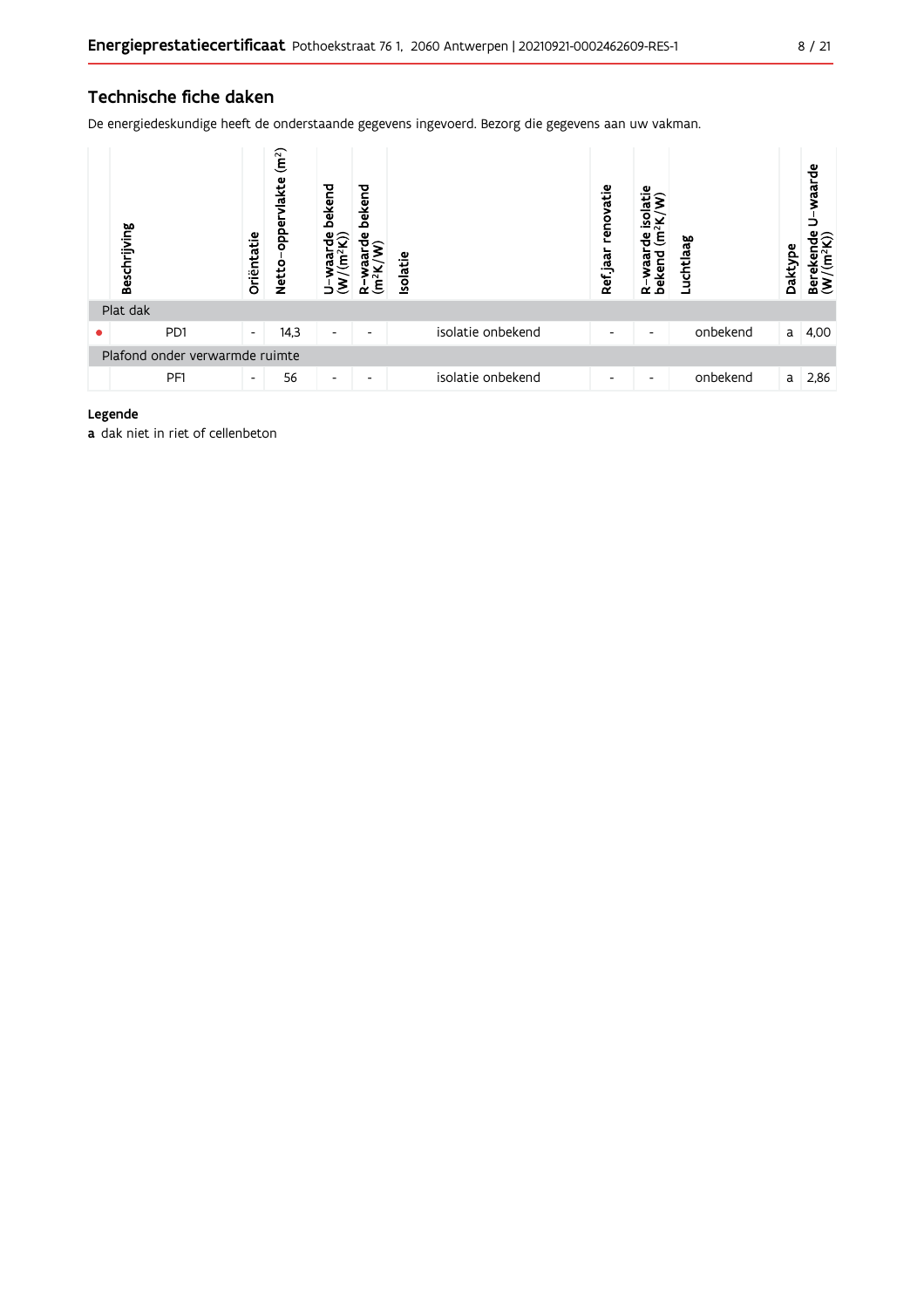## Vensters en deuren

FF FF

#### Deuren en poorten

1,7 m<sup>2</sup> van de deuren of poorten is onvoldoende geïsoleerd.

Vervang de weinig energiezuinige deuren of poorten door een energiezuinig alternatief met sterk isolerende profielen.

#### Vensters

10,3 m<sup>2</sup> van de vensters heeft beglazing die reeds voldoet aan de energiedoelstelling. De vensters in hun geheel voldoen hier nog niet energiedoelstelling. aan.

Als de vensters in de toekomst aan vervanging toe zijn, zorg dan dat deze in hun geheel voldoen aan de

De kwaliteit van zowel de beglazing als de profielen bepaalt de energieprestatie van uw vensters. Kies altijd voor dubbele hoogrendementsbeglazing of drievoudige beglazing met een U-waarde van maximaal 1,0 W/(m<sup>2</sup>K). Bij de renovatie van vensters kunt u het best streven naar een U-waarde van maximaal 1,5 W/(m<sup>2</sup>K) voor de vensters (glas + profielen). Naast de vensters in de gevel verdienen ook dakvlakvensters, koepels, lichtstraten, polycarbonaatplaten en glasbouwstenen de nodige aandacht.

Bij de vervanging van uw deuren, poorten of panelen kunt u het best streven naar een U-waarde van maximaal 2 W/(m<sup>2</sup>K). Kies daarom voor een deur of poort met sterk isolerende profielen en panelen. Als de deur glas bevat, kunt u het best kiezen voor dubbele hoogrendementsbeglazing of drievoudige beglazing met een U-waarde van maximaal 1,0 W/(m<sup>2</sup>K).

Hoogstwaarschijnlijk vervangt u uw buitenschrijnwerk maar één keer. Kies daarom meteen voor de meest energie-efficiënte oplossing.

## Denk vooruit!

- · Vervangt u eerst uw buitenschrijnwerk en isoleert u pas nadien uw gevels? Zorg er nu al voor dat de buitenmuurisolatie zonder koudebruggen op de profielen van uw vensters en deuren zal kunnen aansluiten. Zo vermijdt u condensatie en schimmelvorming in uw appartement.
- Bent u van plan om ventilatie te plaatsen met natuurlijke toevoer, eventueel in combinatie met mechanische afvoer? Bouw dan nu al ventilatieroosters in de vensters in.
- · Bent u van plan geautomatiseerde buitenzonwering te plaatsen? Breng dan nu al de nodige bekabeling aan.

#### Vensters vervangen

Het venster (glas + profielen) in zijn geheel vervangen is op energetisch vlak de beste oplossing. Als het om bepaalde redenen (esthetisch, bouwkundige regelgeving ...) niet mogelijk of gewenst is om het volledige venster te vervangen, vervang dan minstens het glas of plaats een dubbel raam of voorzetglas. Besteed altijd voldoende aandacht aan een luchtdichte plaatsing van het buitenschrijnwerk.

Beschikt u nog over oude rolluikkasten? Vervang ze door geïsoleerde luchtdichte kasten.

#### Deuren, poorten of panelen vervangen

Zorg ervoor dat deuren, poorten of panelen luchtdicht geplaatst worden. Een luchtdichte buitendeur is aan vier kanten uitgerust met een goede dichting. Aan de onderkant van de deur wordt daarvoor vaak gebruikgemaakt van een zogenaamde valdorpel. Dat is een automatisch tochtprofiel dat onzichtbaar in de onderkant van de deur is ingewerkt. Door een mechanisme gaat de valdorpel automatisch naar beneden als de deur dichtgaat en komt hij naar omhoog als de deur geopend wordt.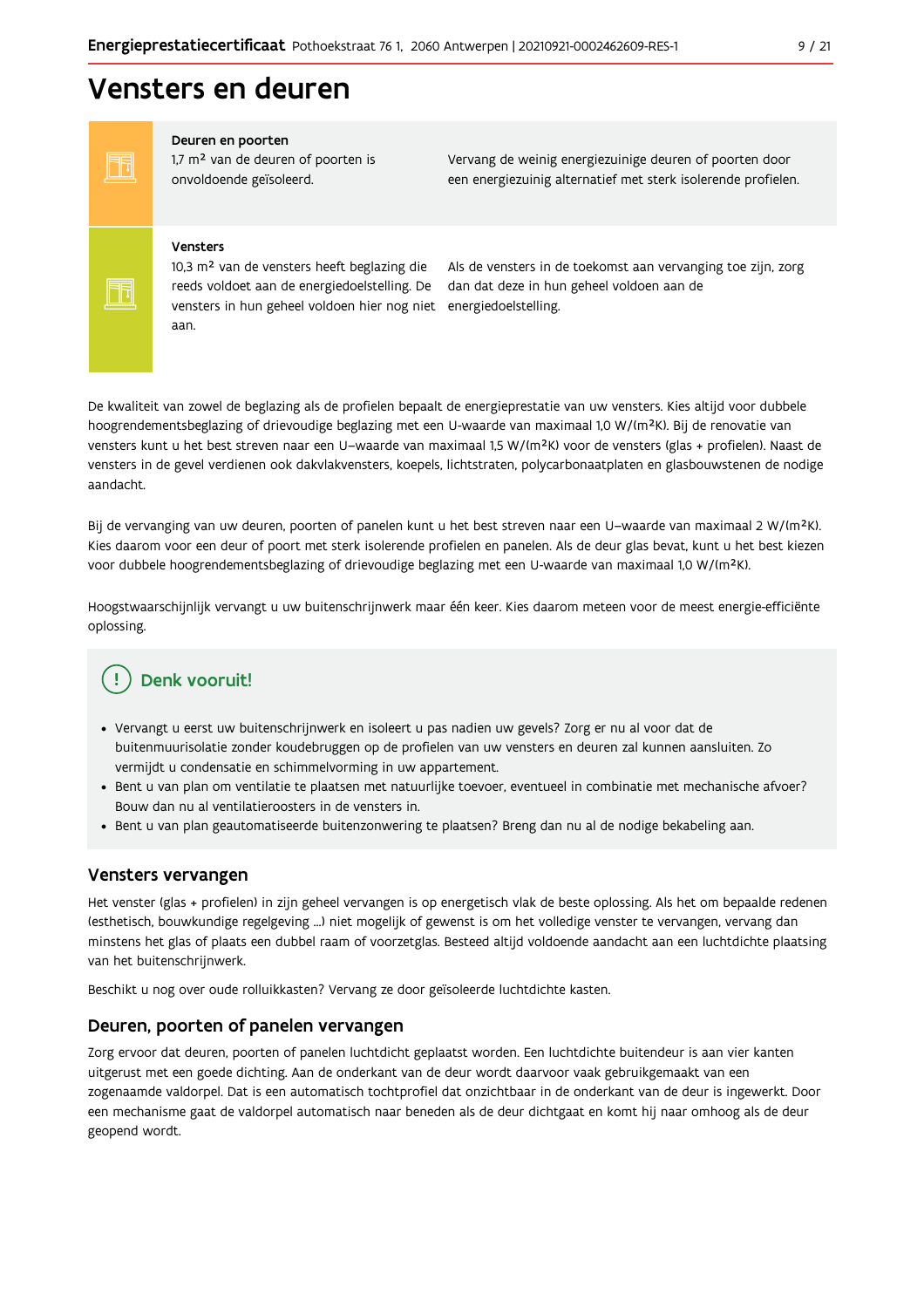#### ( ! Pas op!

· Dankzij de vervanging van het buitenschrijnwerk gaat de luchtdichtheid van uw appartement er sterk op vooruit en kan de luchtverversing niet meer gebeuren via spleten en kieren. Voorzie dus een ventilatiesysteem om uw appartement te ventileren. Dat is niet enkel essentieel om vochtproblemen te vermijden, maar ook voor uw gezondheid en uw comfort.

Laat u bijstaan door een architect, aannemer of vakman voor deskundig advies en een goede uitvoering van de werken.

 $10 / 21$ 

### Technische fiche van de vensters

De energiedeskundige heeft de onderstaande gegevens ingevoerd. Bezorg die gegevens aan uw vakman.



#### Legende glastypes

dubbel glas Gewone dubbele beglazing Legende profieltypes kunst>2000

Kunststof profiel, 2 of meer kamers ≥2000

### Technische fiche van de deuren, poorten en panelen

De energiedeskundige heeft de onderstaande gegevens ingevoerd. Bezorg die gegevens aan uw vakman.



Legende deur/paneeltypes

**b** deur/paneel niet in metaal

Legende profieltypes hout Houten profiel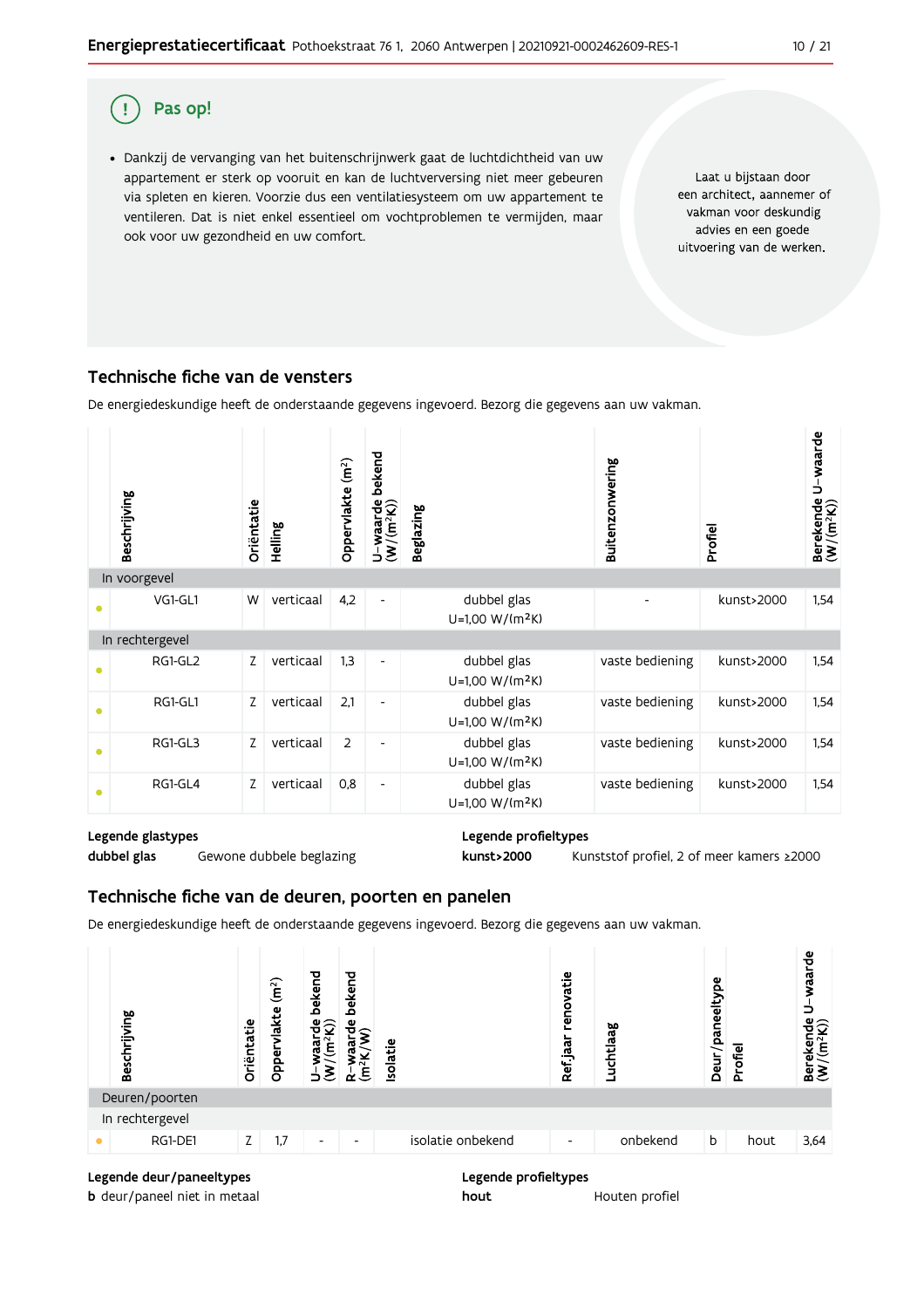## **Muren**



#### Muur

74 m<sup>2</sup> van de muren is vermoedelijk niet geïsoleerd.

Plaats isolatie aan de binnenkant van de muur of plaats isolatie aan de buitenkant van de muur.

Bij de isolatie van de muren kunt u het best streven naar een U-waarde van maximaal 0,24 W/(m<sup>2</sup>K). Dat komt overeen met een isolatielaag van ongeveer 14 cm minerale wol, EPS of XPS ( $\lambda_a$  = 0,035 W/(mK)) of 10 cm PUR of PIR ( $\lambda_a$  = 0,023 W/(mK)). Als u de isolatie tussen regelwerk plaatst, breng dan minstens 6 cm extra isolatie aan.

Hoogstwaarschijnlijk renoveert u uw muren maar één keer grondig. Isoleer daarom meteen maximaal. De energiedoelstelling van 0,24 W/(m<sup>2</sup>K) vormt de basis, maar u kunt altijd streven naar beter.

#### Pas op! (၂

- · De warmteverliezen worden niet alleen beperkt door goed te isoleren, maar ook door luchtlekken te vermijden. Besteed voldoende aandacht aan het luchtdicht aansluiten van de muurisolatie op vensters en deuren, de vloer en het dak.
- · Door het isoleren van de muren gaat de luchtdichtheid van uw appartement er op vooruit en kan de luchtverversing niet meer gebeuren via spleten en kieren. Voorzie dus een ventilatiesysteem om uw appartement te ventileren. Dat is niet enkel essentieel om vochtproblemen te vermijden, maar ook voor uw gezondheid en uw comfort.

Laat u bijstaan door een architect, aannemer of vakman voor deskundig advies en een goede uitvoering van de werken.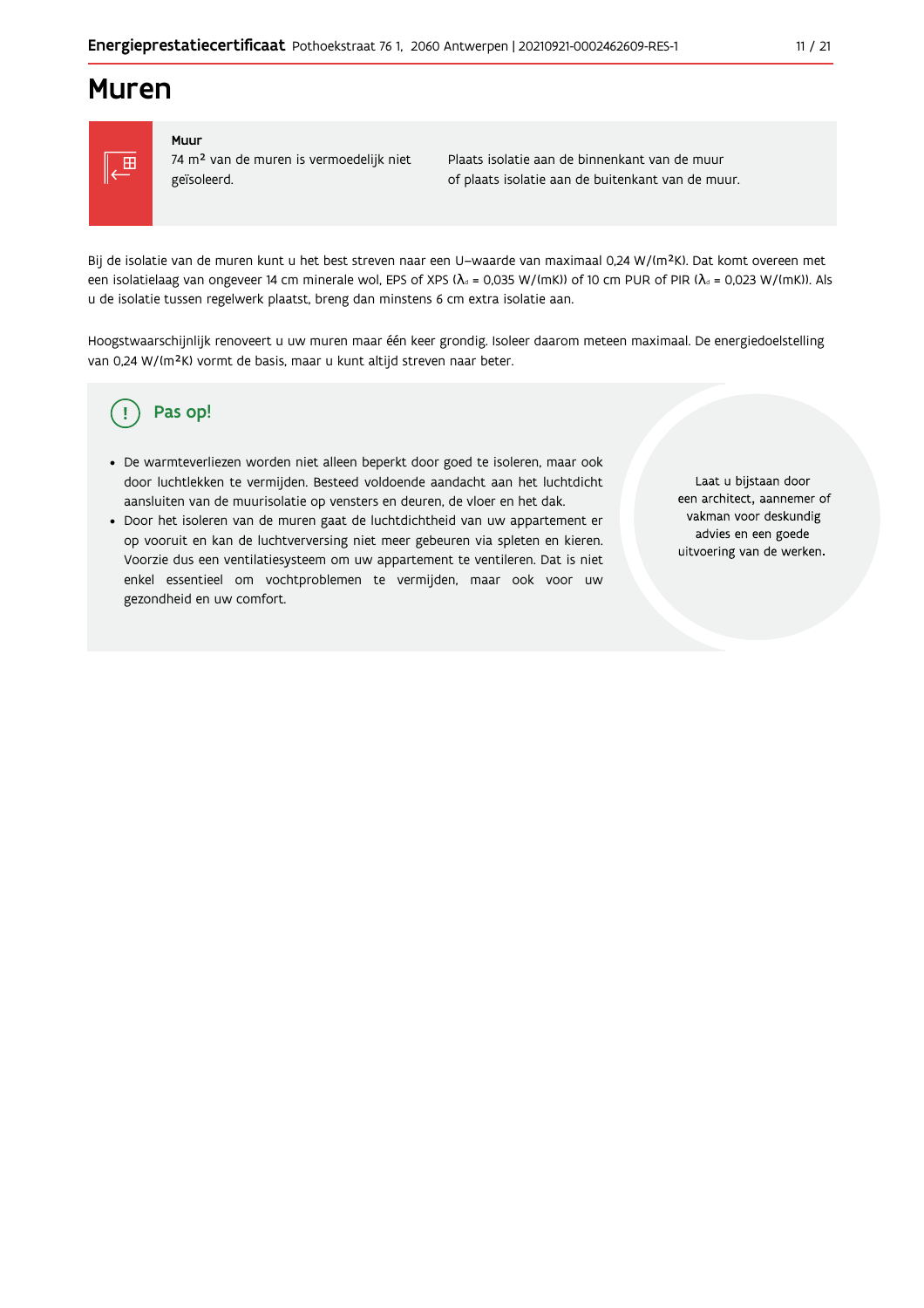### Methodes om buitenmuren te isoleren

Er bestaan een aantal methodes om muren te isoleren. U kunt die methodes combineren om de energiedoelstelling van 0,24 W/(m<sup>2</sup>K) te halen.

### Muren aan de buitenkant isoleren

Dat kan door een extra buitenmuur met een geïsoleerde spouw op te trekken of door isolatiemateriaal aan te brengen met daarop een bepleistering of een nieuwe gevelbekleding.



1. Buitenmuur | 2. Isolatie | 3. Vochtscherm | 4. Afwerkingslaag | 5. Stijl- en regelwerk (optioneel)

### $\bigoplus$

- Bouwfysisch veruit de beste oplossing.
- Koudebruggen worden weggewerkt.
- · Nieuw uitzicht van het appartement.

### $\odot$

- Vrij dure oplossing.
- · Niet toepasbaar bij beschermde of siergevels.
- Soms is een stedenbouwkundige vergunning vereist.

## Denk vooruit!

- · Nadien uw dak isoleren? Zorg nu al dat de dakisolatie zal kunnen aansluiten op de muurisolatie.
- · Vernieuw eerst vensters en deuren (indien nodig), zodat de buitenisolatie hierop kan aansluiten.
- Hou nu al rekening met later te plaatsen zonwering.

### Muren aan de binnenkant isoleren

Isolatieplaten kunnen rechtstreeks op de bestaande muur bevestigd worden of een structuur in hout of metaal kan opgevuld worden met isolatie ('voorzetwandsysteem'). Binnenisolatie is een delicaat werk. Vraag advies aan een vakman of laat het uitvoeren door een gecertificeerd aannemer



1. Buitengevel | 2. Isolatie | 3. Dampscherm | 4. Binnenafwerking | 5. Stijl- en regelwerk (optioneel)

### $\bigoplus$

- Relatief eenvoudig zelf uit te voeren.
- Geen invloed op het uitzicht van het appartement.

### ⊝

- Bouwfysisch de meest delicate oplossing.
- · De binnenruimte verkleint en stopcontacten, leidingen en radiatoren moeten worden verplaatst.

## Denk vooruit!

- Vernieuw eerst vensters en deuren (indien nodig), zodat de binnenisolatie hierop kan aansluiten.
- · Breng eventueel wandverstevigingen aan om later kaders en kasten te kunnen ophangen.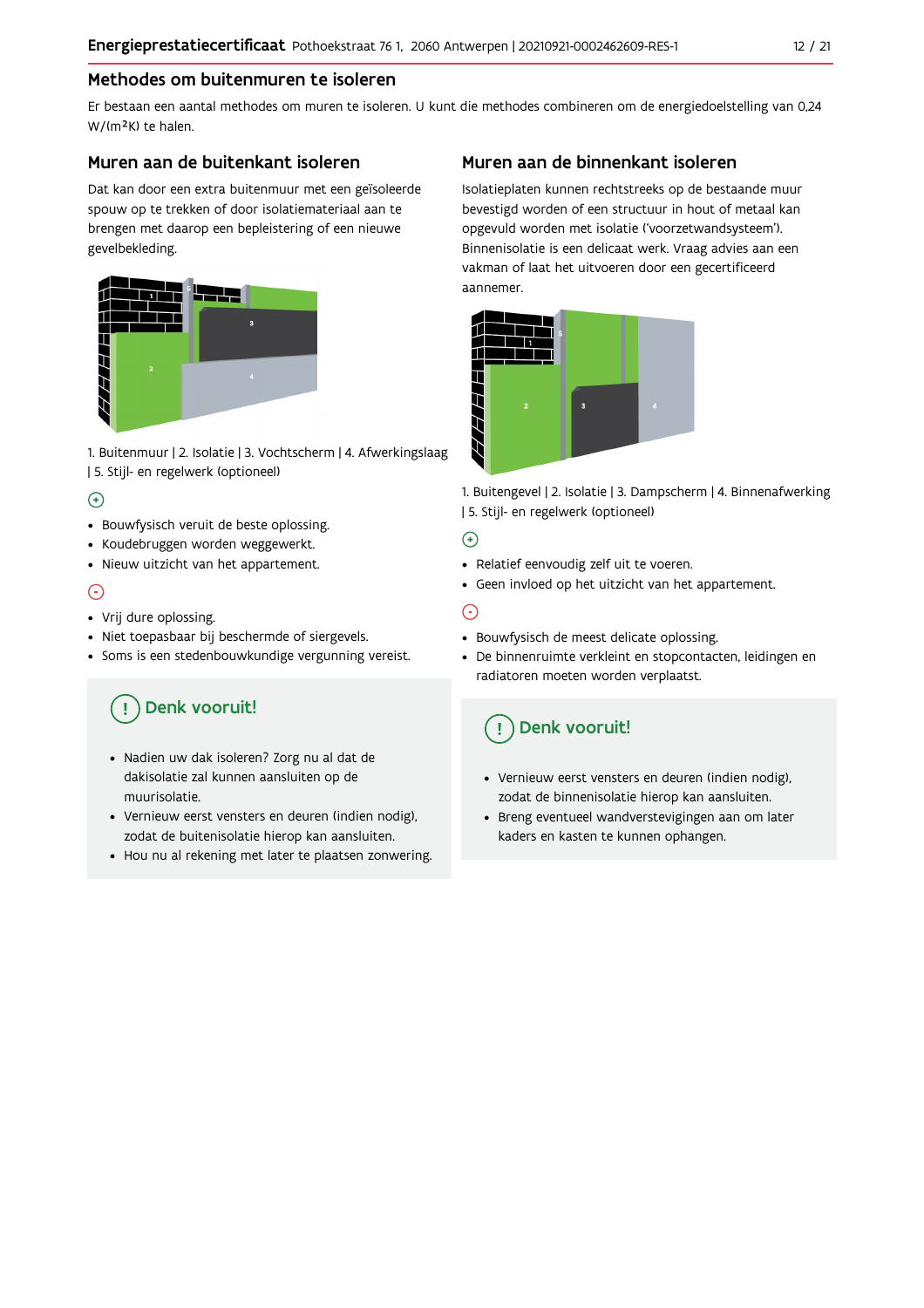#### Technische fiche van de muren

De energiedeskundige heeft de onderstaande gegevens ingevoerd. Bezorg die gegevens aan uw vakman.

| Beschrijving<br>Buitenmuur           | Oriëntatie | Netto-oppervlakte (m <sup>2</sup> ) | Diepte onder maaiveld (m) | U-waarde bekend (W/(m <sup>2</sup> K)) | R-waarde bekend (m <sup>2</sup> K/W) | <b>Isolatie</b> |                   | Refjaar renovatie        | Luchtlaag | Muurtype | Berekende U-waarde<br>(W/(m <sup>2</sup> K)) |
|--------------------------------------|------------|-------------------------------------|---------------------------|----------------------------------------|--------------------------------------|-----------------|-------------------|--------------------------|-----------|----------|----------------------------------------------|
| Voorgevel                            |            |                                     |                           |                                        |                                      |                 |                   |                          |           |          |                                              |
| VG1                                  | W          | 8,3                                 | $\overline{\phantom{a}}$  |                                        |                                      |                 | isolatie onbekend | $\overline{\phantom{a}}$ | onbekend  | a        | 2,33                                         |
|                                      |            |                                     |                           |                                        |                                      |                 |                   |                          |           |          |                                              |
| Achtergevel                          |            |                                     |                           |                                        |                                      |                 |                   |                          |           |          |                                              |
| AG1                                  | O          | 4,3                                 | $\overline{\phantom{a}}$  |                                        |                                      |                 | isolatie onbekend | $\overline{\phantom{a}}$ | onbekend  | a l      | 2,33                                         |
| Rechtergevel                         |            |                                     |                           |                                        |                                      |                 |                   |                          |           |          |                                              |
| RG1                                  | Z          | 62                                  | $\overline{\phantom{a}}$  |                                        |                                      |                 | isolatie onbekend | $\overline{\phantom{a}}$ | onbekend  | a        | 2,33                                         |
| Muur in contact met verwarmde ruimte |            |                                     |                           |                                        |                                      |                 |                   |                          |           |          |                                              |
| Achtergevel                          |            |                                     |                           |                                        |                                      |                 |                   |                          |           |          |                                              |
| AG <sub>2</sub>                      | O          | 8,8                                 | $\overline{\phantom{a}}$  |                                        |                                      |                 | isolatie onbekend | $\overline{\phantom{a}}$ | onbekend  | a        | 1,92                                         |
| Linkergevel                          |            |                                     |                           |                                        |                                      |                 |                   |                          |           |          |                                              |
| LG1                                  | N          | 70                                  | $\overline{a}$            |                                        |                                      |                 | isolatie onbekend | $\overline{\phantom{a}}$ | onbekend  | a        | 1,92                                         |

#### Legende

a muur niet in isolerende snelbouwsteen of cellenbeton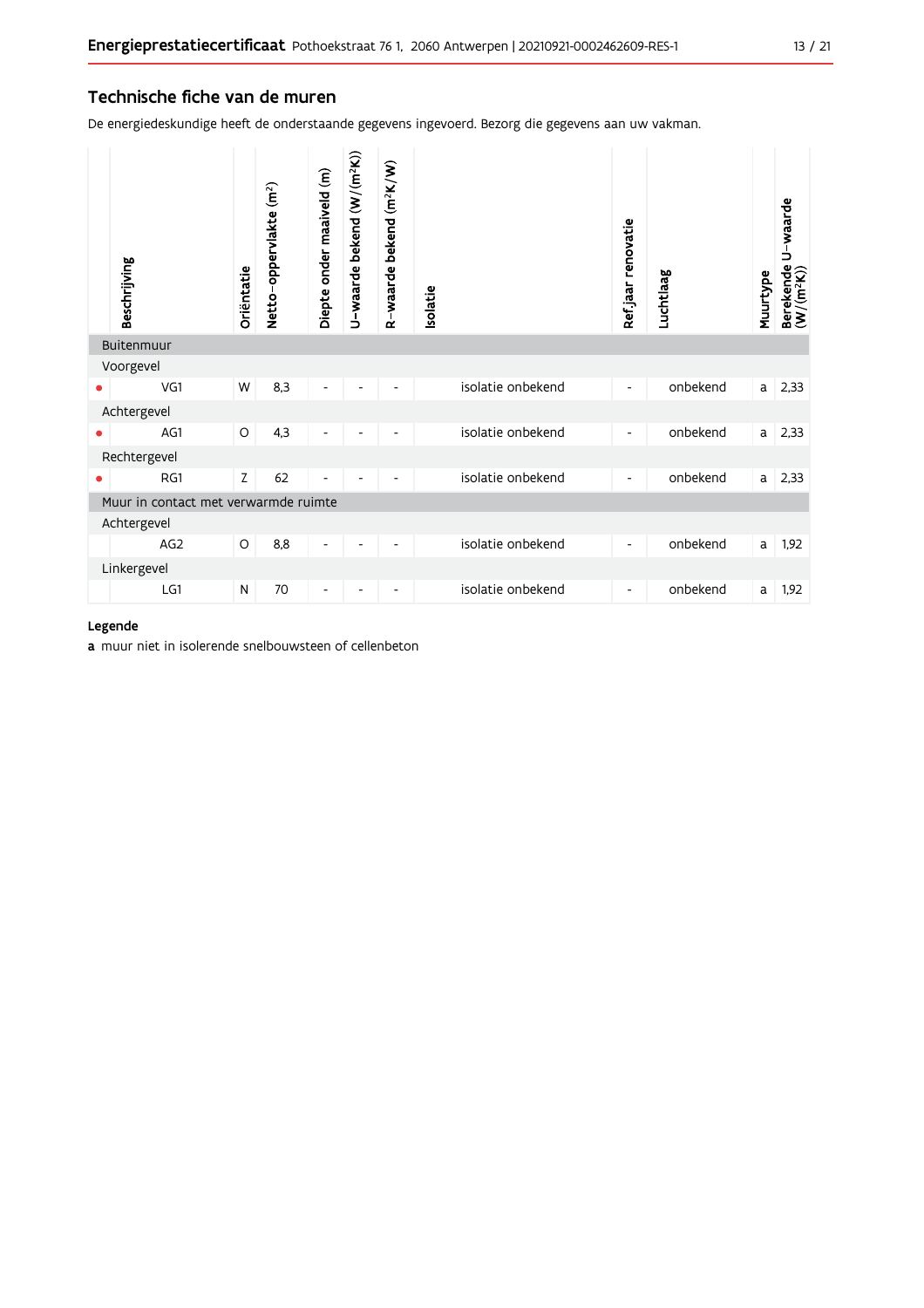## Vloeren

Vloer op volle grond 71 m<sup>2</sup> van de vloer op volle grond is vermoedelijk niet geïsoleerd.

Plaats isolatie in de vloer.

Bij de isolatie van uw vloeren kunt u het best streven naar een U-waarde van maximaal 0,24 W/(m<sup>2</sup>K). Bij een vloer boven een kelder komt dat overeen met een isolatielaag van ongeveer 10 cm minerale wol ( $\lambda_d$  = 0,040 W/(mK)) of 7 cm gespoten PUR of PIR ( $\lambda_0$  = 0,030 W/(mK)). Omdat de warmteverliezen naar de grond beperkt zijn, hoeft de isolatielaag in vloeren op volle grond iets minder dik te zijn.

Hoogstwaarschijnlijk renoveert u uw vloer(en) maar één keer grondig. Isoleer daarom meteen maximaal. De energiedoelstelling van 0,24 W/(m<sup>2</sup>K) vormt de basis, maar u kunt altijd streven naar beter.

### Een vloer op volle grond isoleren

Om het niveau van uw vloer te kunnen behouden wordt de vloerbedekking, dekvloer en draagvloer afgebroken en wordt de nodige grond uitgegraven. Let daarbij wel op dat uw funderingen diep genoeg zitten. De isolatie wordt op een nieuwe betonplaat aangebracht en afgewerkt met een nieuwe dekvloer en nieuwe vloerbedekking.

Als het geen probleem is dat uw vloer verhoogt, dan is enkel de afbraak van de dekvloer en de vloerbedekking nodig. De isolatie wordt dan op de behouden draagvloer aangebracht en afgewerkt met een nieuwe dekvloer en vloerbedekking. Controleer hierbij altijd of de draagkracht van uw bestaande vloer voldoende groot is.

#### Denk vooruit!  $\mathbf{I}$

- · Nadien uw muren isoleren? Zorg nu al dat de muurisolatie zal kunnen aansluiten op de vloerisolatie. Zo vermijdt u koudebruggen.
- Nadien uw installatie voor ruimteverwarming vervangen? Overweeg dan nu al om vloerverwarming te plaatsen.
- · Denk bij de renovatie van uw vloer al aan de installaties die u later wilt aanpassen. Plaats eventueel wachtbuizen voor technieken (bv. elektriciteitsleidingen) die u later nog wilt toevoegen.

### Pas op!

· Door het isoleren van de vloer is het mogelijk dat de luchtdichtheid van uw appartement er sterk op vooruit gaat. De luchtverversing kan dan niet meer gebeuren via spleten en kieren. Voorzie dus een ventilatiesysteem om uw appartement te ventileren. Dat is niet enkel essentieel om vochtproblemen te vermijden, maar ook voor uw gezondheid en uw comfort.

Laat u bijstaan door een architect, aannemer of vakman voor deskundig advies en een goede uitvoering van de werken.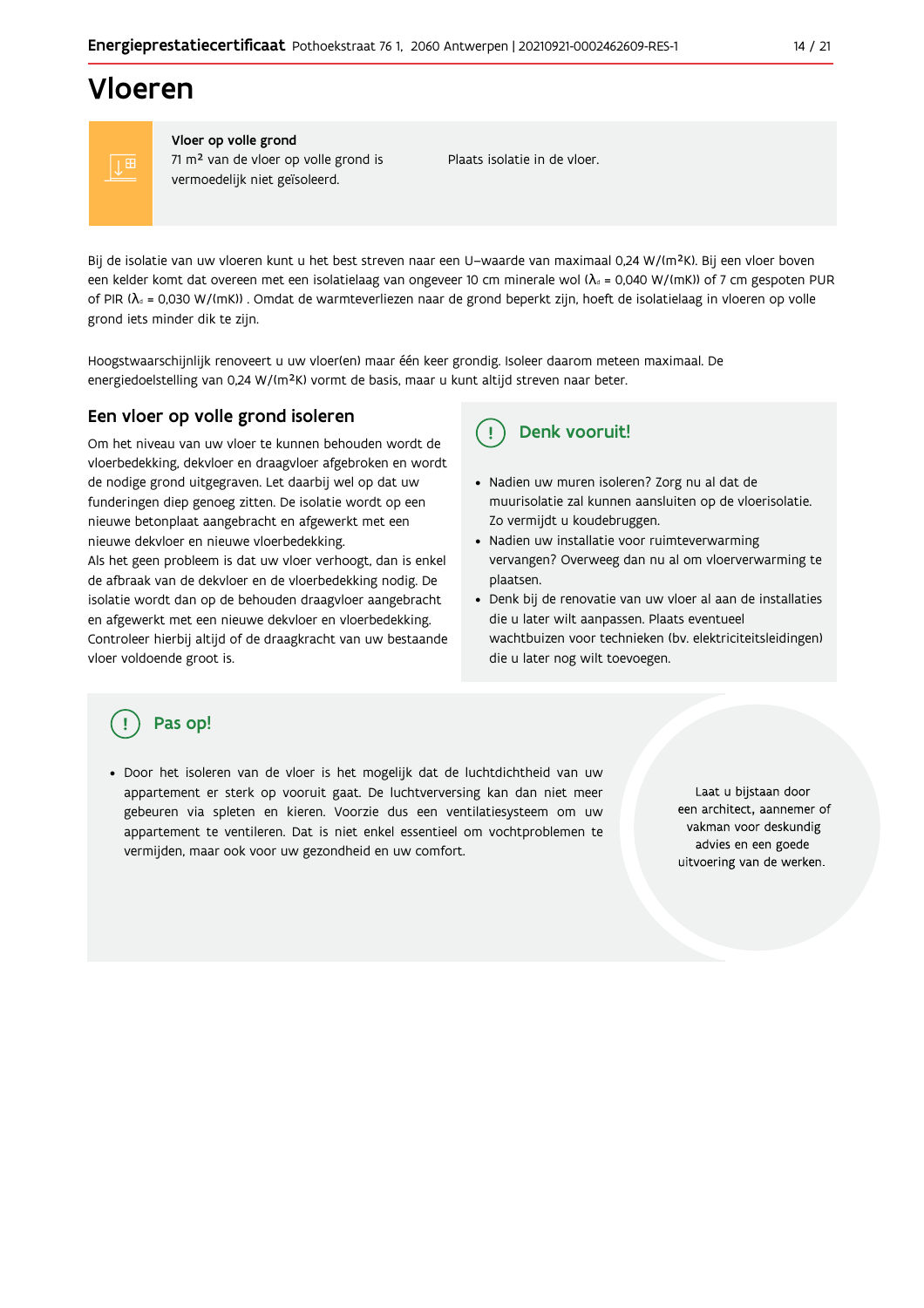De energiedeskundige heeft de onderstaande gegevens ingevoerd. Bezorg die gegevens aan uw vakman.



#### Legende

a vloer niet in cellenbeton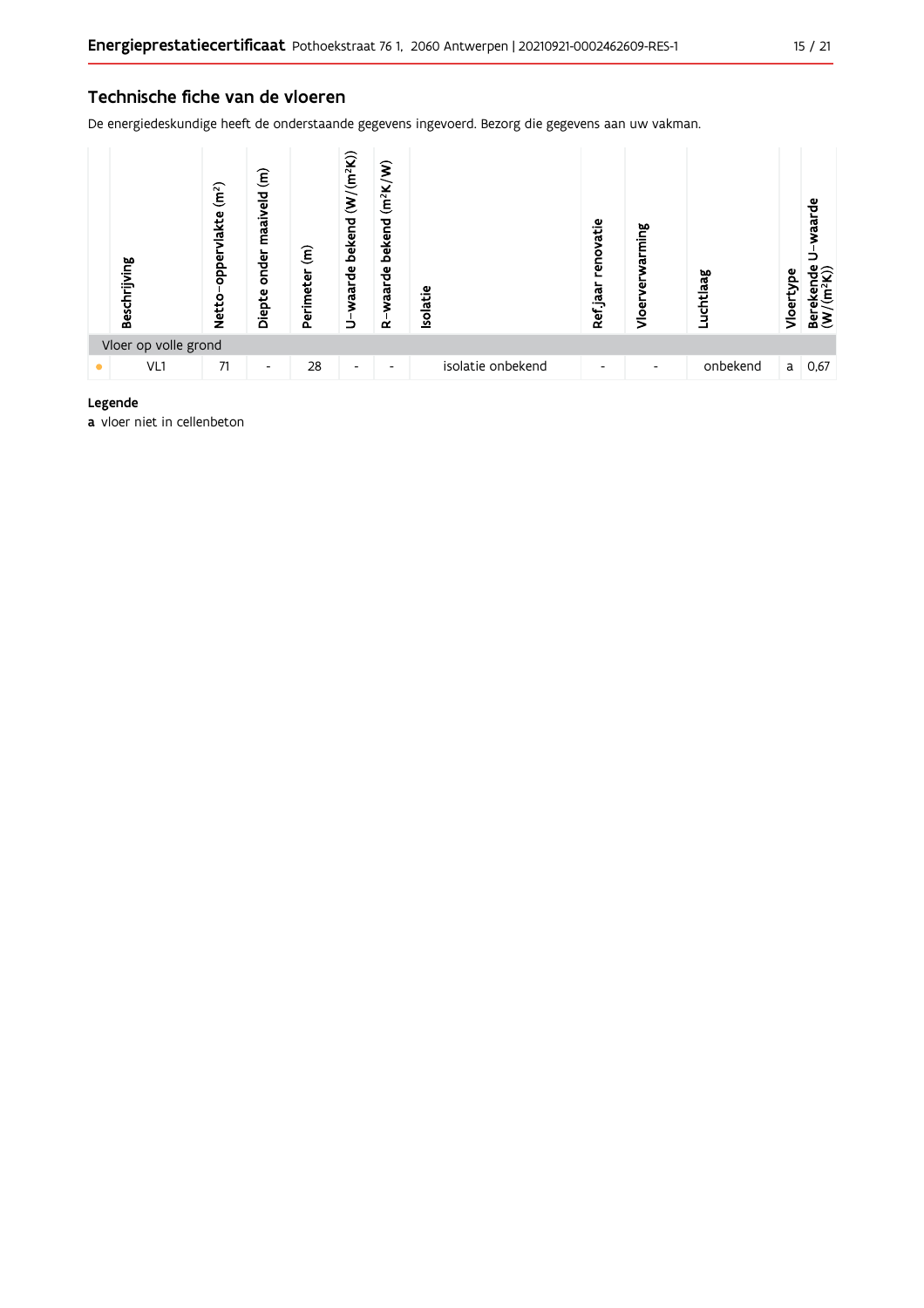## Ruimteverwarming

| Verwarming |  |
|------------|--|
|            |  |
|            |  |

100% van het appartement wordt verwarmd Vervang deze inefficiënte opwekker(s) door een lucht/water met een niet-condenserende ketel.

of bodem/water warmtepomp

of door een condenserende ketel.

Een condenserende ketel heeft een jets slechter rendement.

Gemiddeld gezien zal uw energiescore met een condenserende ketel, na uitvoering van alle aanbevelingen, een 5-tal kWh/(m<sup>2</sup>jaar) hoger liggen dan met een warmtepomp.

Bij de renovatie van uw verwarmingsinstallatie kunt u het best kiezen voor een energiezuinig systeem. Gebruik zo veel mogelijk hernieuwbare energiebronnen.

Ţ

### Warmte opwekken op een energie-efficiënte manier

Bij uw renovatie kunt u het best kiezen voor een centraal toestel met een zo hoog mogelijk rendement en zo laag mogelijke werkingstemperatuur, zoals een warmtepomp of een condenserende ketel. Voorzie in een optimale centrale regeling, zoals een kamerthermostaat in combinatie met een buitenvoeler. Gebruik zo veel mogelijk hernieuwbare energiebronnen, zodat de zon, de lucht, de bodem of het water uw verwarmingsfactuur betalen. Andere opties zijn een warmtenet of een micro-warmte-krachtkoppeling.

### Warmtepomp

mm



Als uw appartement al goed geïsoleerd is en als u beschikt over oppervlakteverwarming of voldoende grote radiatoren, dan kunt u de plaatsing van een warmtepomp overwegen. Bij uw renovatie kunt u het hest kiezen voor een systeem met een seizoensprestatiefactor (SPF) van 4 of hoger.

Een warmtepomp brengt warmte uit de omgeving (lucht, water of bodem) op voldoende hoge temperatuur. 65% à 80% van de energie die de warmtepomp levert, wordt gewonnen uit de omgeving. Zo verbruikt een warmtepompinstallatie minder energie en stoot ze minder CO<sub>2</sub> uit dan een klassiek verwarmingssysteem.

### Condenserende ketel

Condenserende ketels hebben een nominaal rendement van meer dan 100% omdat ze de warmte in de waterdamp van de afgevoerde rookgassen recupereren.

Minder positief is dat condenserende ketels vaak werken op gas of stookolie. Dat zijn fossiele brandstoffen waarvan u het gebruik het best zo veel mogelijk kunt beperken. Overweeg daarom de combinatie van een condenserende ketel met een zonneboilerinstallatie met zonnecollectoren of de koppeling van een condenserende ketel aan een warmtepomp (=hybride warmtepomp).

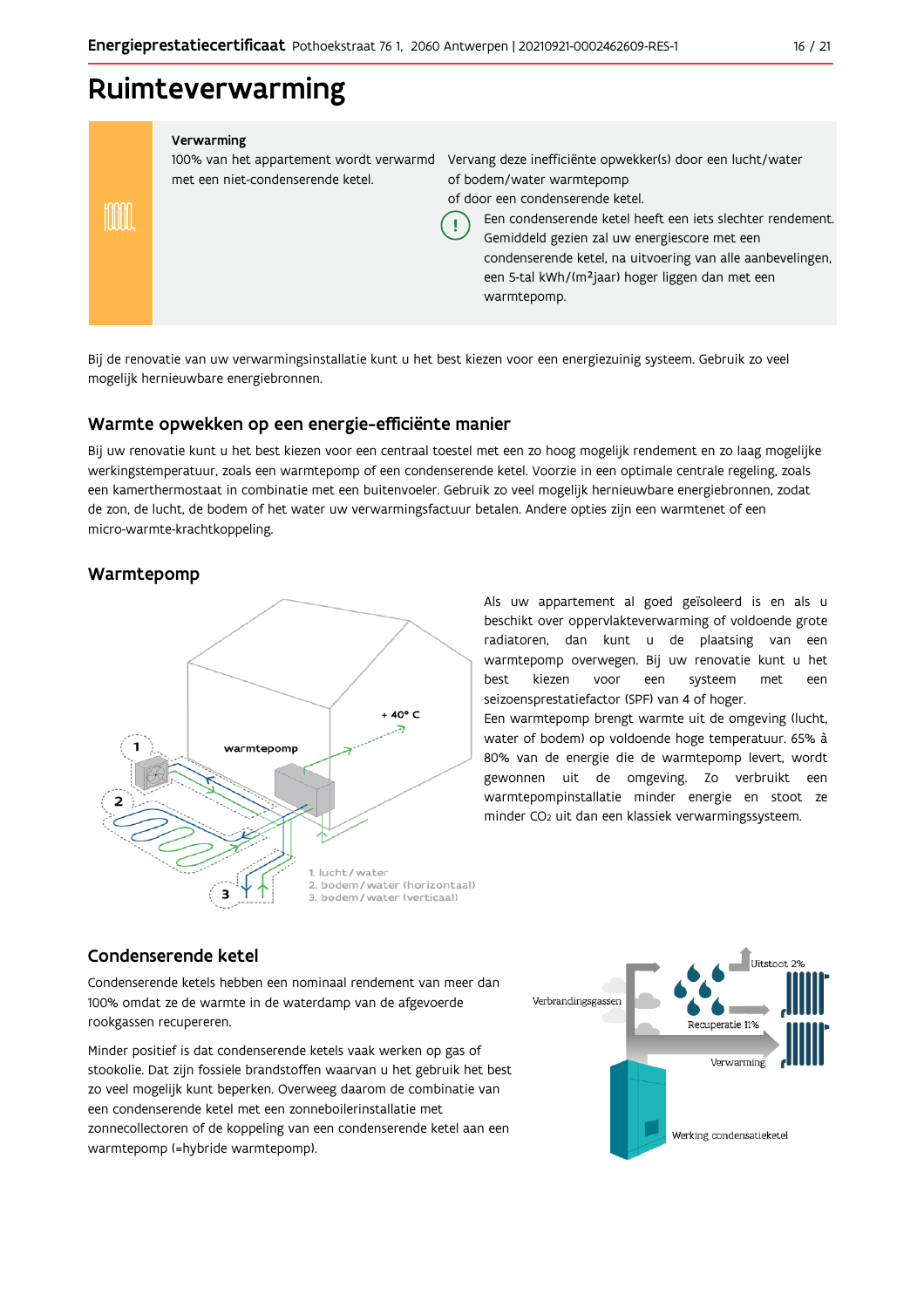#### (Micro-)warmte-krachtkoppeling

Een (micro-)warmte-krachtkoppeling is een toestel dat tegelijk elektriciteit en warmte opwekt met één enkele (fossiele) brandstof. U kunt het best met een vakman bekijken of uw appartement geschikt is voor dit soort toestel.

#### Warmtenet

Als in uw stad of gemeente al warmtenetten beschikbaar zijn of als er plannen zijn om ze in de toekomst aan te leggen, overweeg dan om op die warmtenetten aan te sluiten of om nu al de nodige aansluitingsmogelijkheden te voorzien.

## Denk vooruit!

- · Hou bij de keuze van uw verwarmingstoestel altijd rekening met de warmtevraag in de nog niet-verwarmde ruimtes.
- Vervangt u eerst uw verwarmingstoestel en gaat u dan pas isoleren? Kies in samenspraak met een vakman voor een toestel met een vermogen dat zoveel mogelijk is afgestemd op de toekomstige, en niet op de huidige, situatie. Indien het vermogen te groot is voor de gerenoveerde toestand, zal uw nieuw toestel na de renovatie aan een verminderd rendement werken.
- · Overweegt u een warmtepomp? Zorg dan eerst dat uw appartement voldoende goed geïsoleerd is. Zo kan de warmtepomp op een lage temperatuur werken en werkt ze het meest efficiënt. Ook zijn er bij een bodemwarmtepomp dan minder grondboringen nodig, hetgeen de prijs kan drukken.

## Pas op!

- · Kiest u voor gefaseerd renoveren? Na bepaalde renovatiemaatregelen zult u minder hoeven te verwarmen. Hou er nu al rekening mee als u een verwarmingsoplossing kiest.
- · Let op dat u de kamerthermostaat niet plaatst tegen een buitengevel, naast een verwarmingselement of op een plaats waar veel tocht is. De regeling van uw verwarming werkt dan niet goed.

Laat u bijstaan door een architect, aannemer of vakman voor deskundig advies en een goede uitvoering van de werken.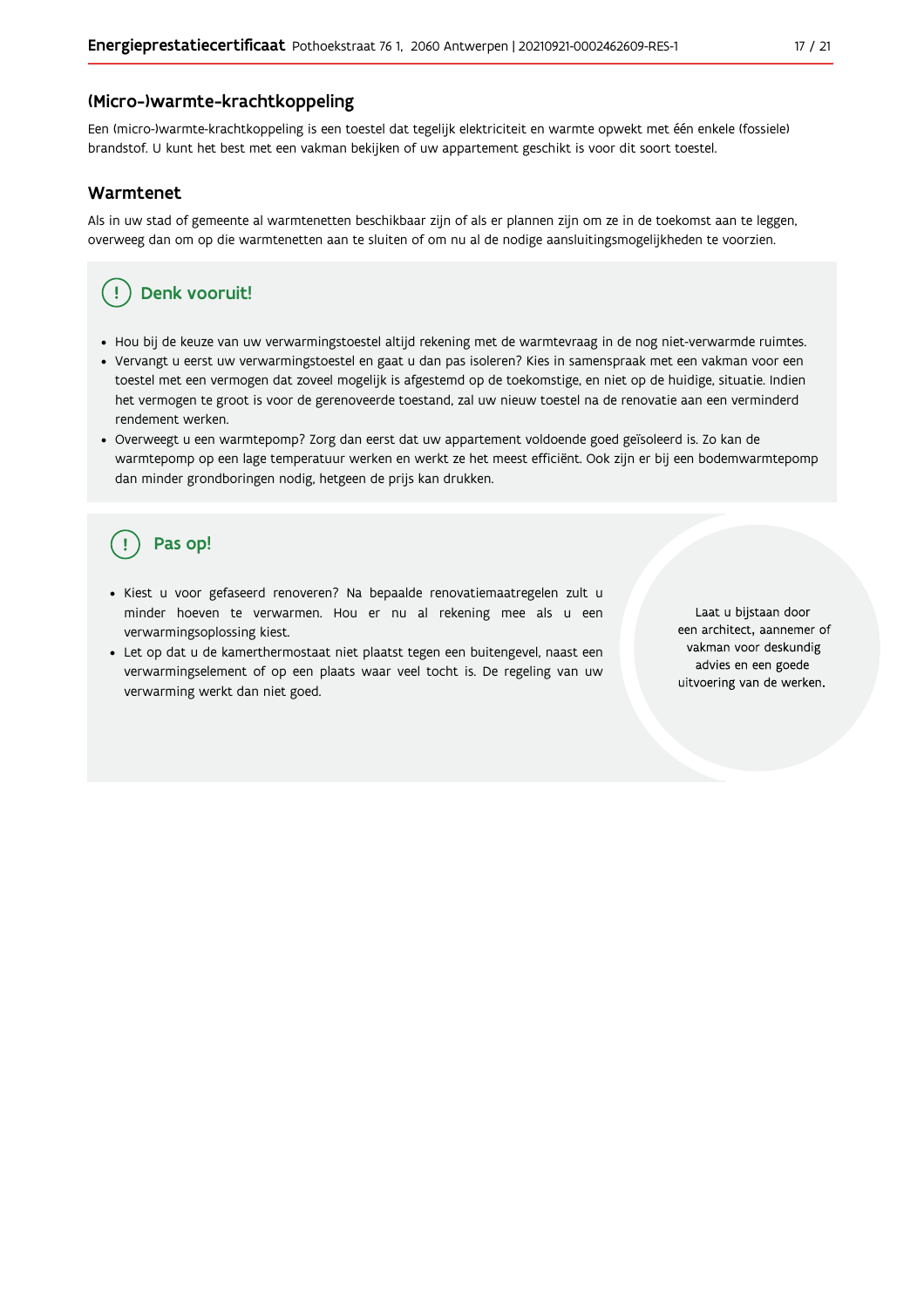### Technische fiche van de ruimteverwarming

De energiedeskundige heeft de onderstaande gegevens ingevoerd. Bezorg die gegevens aan uw vakman.

## Installaties met één opwekker

|                                      | RV1                       |  |  |
|--------------------------------------|---------------------------|--|--|
|                                      | $\odot$                   |  |  |
| Omschrijving                         | $\overline{a}$            |  |  |
| Type verwarming                      | centraal                  |  |  |
| Aandeel in volume (%)                | 100%                      |  |  |
| Installatierendement (%)             | 67%                       |  |  |
| Aantal opwekkers                     | $\mathbf{1}$              |  |  |
| Opwekking                            |                           |  |  |
|                                      | $\circledcirc$            |  |  |
| Type opwekker                        | individueel               |  |  |
| Energiedrager                        | gas                       |  |  |
| Soort opwekker(s)                    | niet-condenserende        |  |  |
|                                      | ketel (open)              |  |  |
| Bron/afgiftemedium                   | $\overline{\phantom{a}}$  |  |  |
| Vermogen (kW)                        | $\overline{a}$            |  |  |
| Elektrisch vermogen WKK              | $\overline{a}$            |  |  |
| (kW)                                 |                           |  |  |
| Aantal (woon)eenheden                | $\overline{\phantom{a}}$  |  |  |
| Rendement                            | $\overline{\phantom{a}}$  |  |  |
| Referentiejaar fabricage             | 2013                      |  |  |
| Labels                               | <b>CE</b>                 |  |  |
|                                      | energieklasse C           |  |  |
| Locatie                              | binnen beschermd          |  |  |
|                                      | volume                    |  |  |
| Distributie                          |                           |  |  |
| Externe stookplaats                  | nee                       |  |  |
| Ongeïsoleerde leidingen (m)          | 0m ≤ lengte ≤ 2m          |  |  |
| Ongeïsoleerde combilus (m)           | $\blacksquare$            |  |  |
| Aantal (woon)eenheden op<br>combilus | $\overline{a}$            |  |  |
| Afgifte & regeling                   |                           |  |  |
| Type afgifte                         | radiatoren/convectoren    |  |  |
| Regeling                             | pompregeling<br>onbekend  |  |  |
|                                      | manuele<br>radiatorkranen |  |  |
|                                      | kamerthermostaat          |  |  |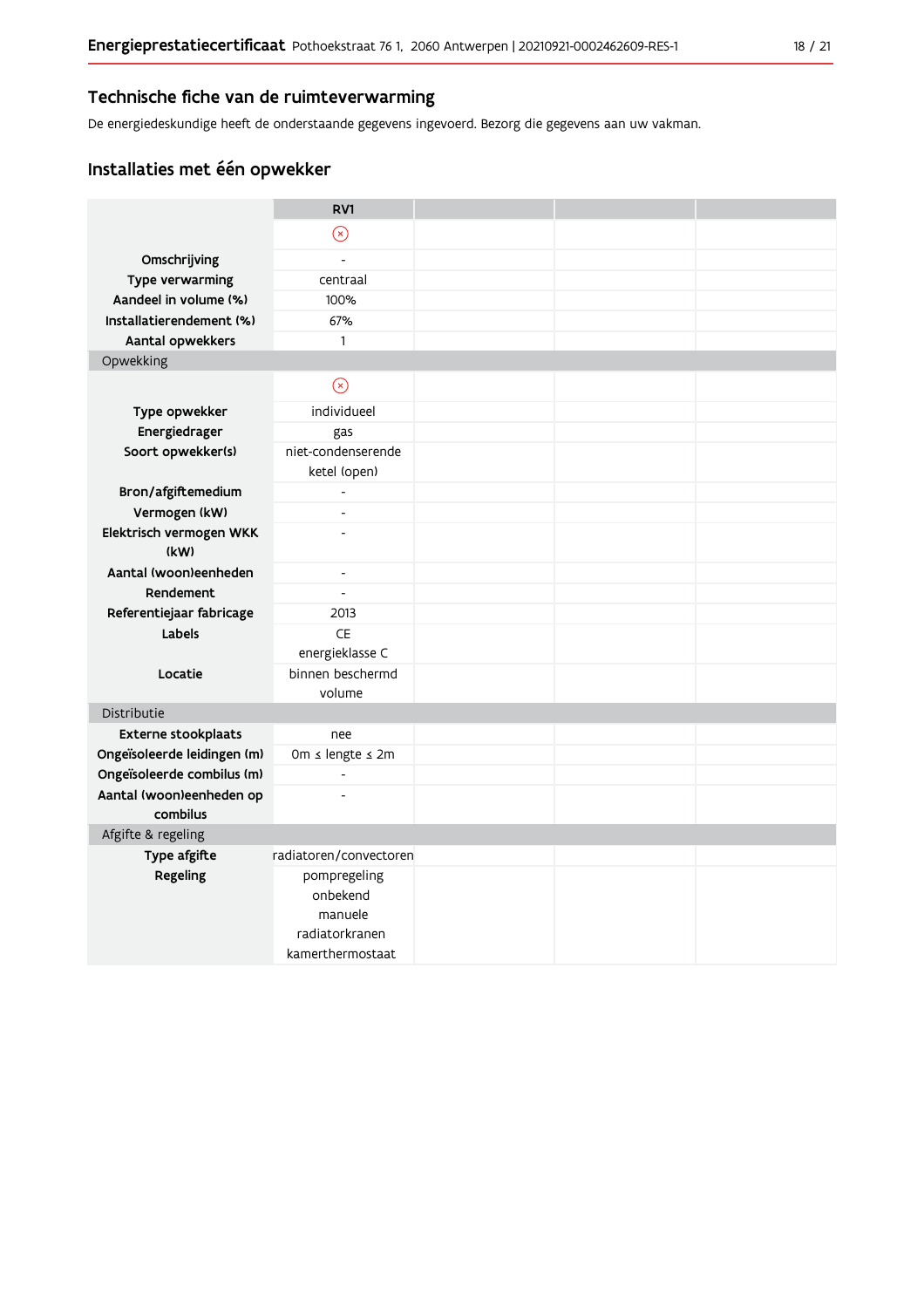## Installaties voor zonne-energie



#### Zonneboiler

Er is geen zonneboiler aanwezig.

Onderzoek de mogelijkheid om een zonneboiler te plaatsen. Raadpleeg hiervoor de zonnekaart of vraag raad aan een vakman.

Zonnepanelen Er zijn geen zonnepanelen aanwezig.

Onderzoek de mogelijkheid om zonnepanelen te plaatsen. Raadpleeg hiervoor de zonnekaart of vraag raad aan een vakman.

De zonnekaart berekent automatisch het zonnepotentieel voor uw gebouw en geeft een indicatie van het aantal zonnepanelen of zonnecollectoren dat u op het dak zou kunnen plaatsen.

Let op: de zonnekaart gaat uit van het elektriciteits- en watergebruik van een standaardgezin. Hou er bij de bepaling van de grootte van de te plaatsen installatie rekening mee dat het elektriciteits- en watergebruik van uw gebouw kan afwijken.

Voor meer informatie over de berekening van het zonnepotentieel kunt u terecht op de zonnekaart via www.energiesparen.be/zonnekaart.

#### Zonnepanelen

Zonnepanelen (ook wel fotovoltaïsche panelen of PV-panelen genoemd) zetten de energie van de zon om in elektriciteit.

Bij de bepaling van het aantal te plaatsen zonnepanelen kunt u ervoor kiezen om alleen uw eigen elektriciteitsverbruik te dekken of om meteen het volledige beschikbare dakoppervlak te benutten.

Om de zonnepanelen optimaal te laten renderen, plaatst u ze tussen oostelijke en westelijke richting onder een hoek van 20° tot 60°.

#### Zonneboiler

Zonnecollectoren zetten de energie van de zon om in warmte. Een zonneboilerinstallatie bestaat uit zonnecollectoren op het dak en een opslagvat voor warm water. Een zonneboiler verwarmt een deel van het sanitair warm water met gratis zonnewarmte. Als de installatie voldoende groot is, kan ze ook in een deel van uw behoefte voor ruimteverwarming voorzien. Hou er wel rekening mee dat een zonnecollector het hoogste rendement behaalt in de zomer. Het rendement in de winter ligt beduidend lager.

Om de zonnecollectoren optimaal te laten renderen, plaatst u ze tussen oostelijke en westelijke richting onder een hoek van 20° tot 60°.



1. Zonnepaneel | 2. Omvormer | 3. Elektrische toestellen



1. Zonnecollector | 2. Opslagvat zonneboiler | 3. Sanitair warm water | 4. Afgifte-element voor ruimteverwarming (optioneel)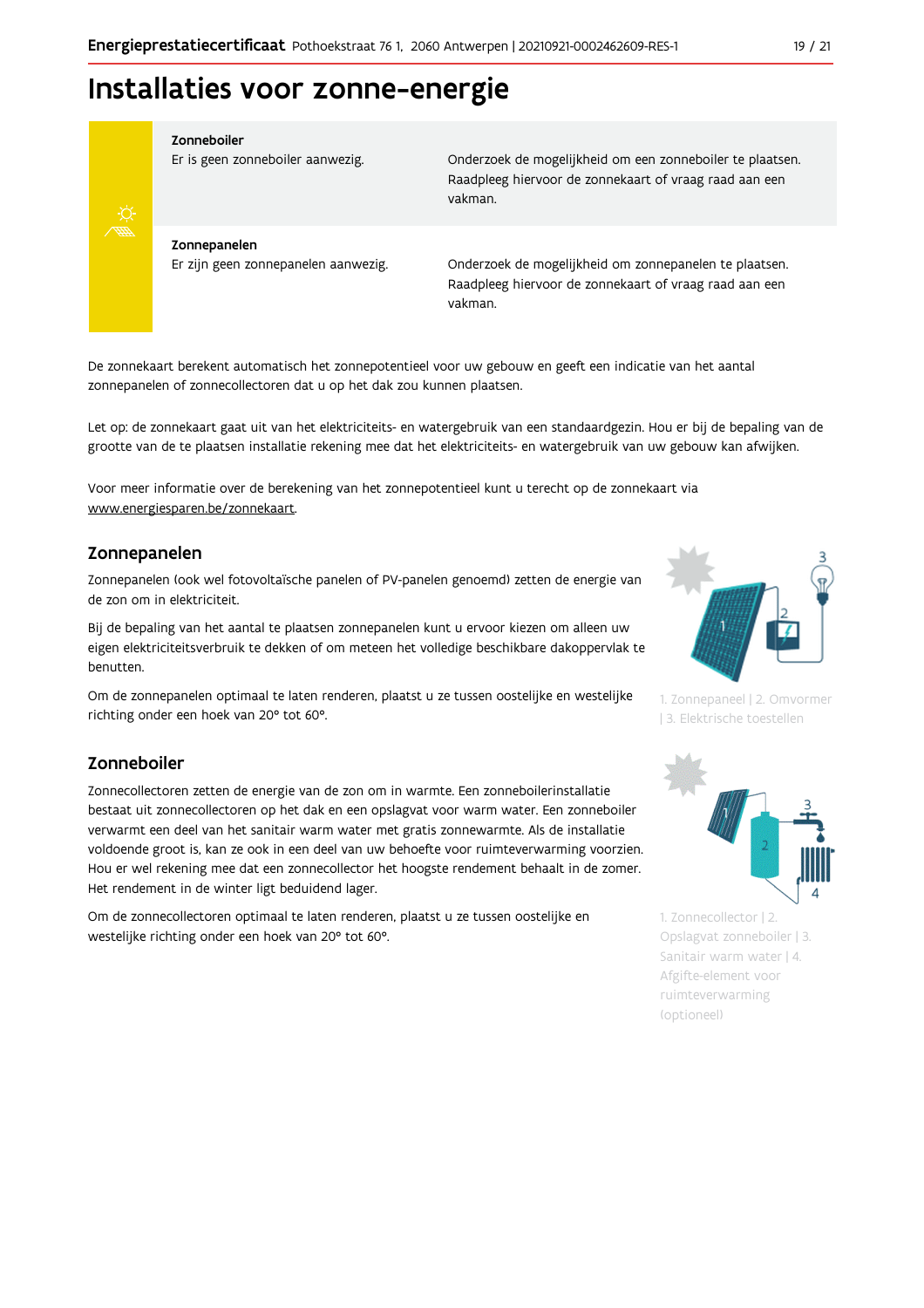#### Ţ Denk vooruit!

- · Zorg ervoor dat het dak waarop u de zonnepanelen of zonnecollectoren plaatst, goed is geïsoleerd. Als de installaties geplaatst zijn, kunt u het dak alleen nog aan de onderkant isoleren.
- · De groenste én de goedkoopste stroom is de stroom die u niet verbruikt. Probeer daarom eerst overbodig elektriciteitsverbruik te vermijden door bijvoorbeeld het sluimerverbruik te verminderen.
- · Beperk ook het gebruik van sanitair warm water door gebruik te maken van een spaardouchekop, een debietbegrenzer of een douchewarmtewisselaar.

#### Pas op! ( !

- · Schaduw van gebouwen, bomen en schoorstenen vermindert de opbrengst van zonnepanelen en zonnecollectoren.
- Informeer bij uw gemeentebestuur of u een bouwvergunning moet aanvragen voor de plaatsing van zonnepanelen of zonnecollectoren.

Laat u bijstaan door een architect, aannemer of vakman voor deskundig advies en een goede uitvoering van de werken.

#### Technische fiche van de installaties op zonne-energie

Geen installaties op zonne-energie aanwezig.